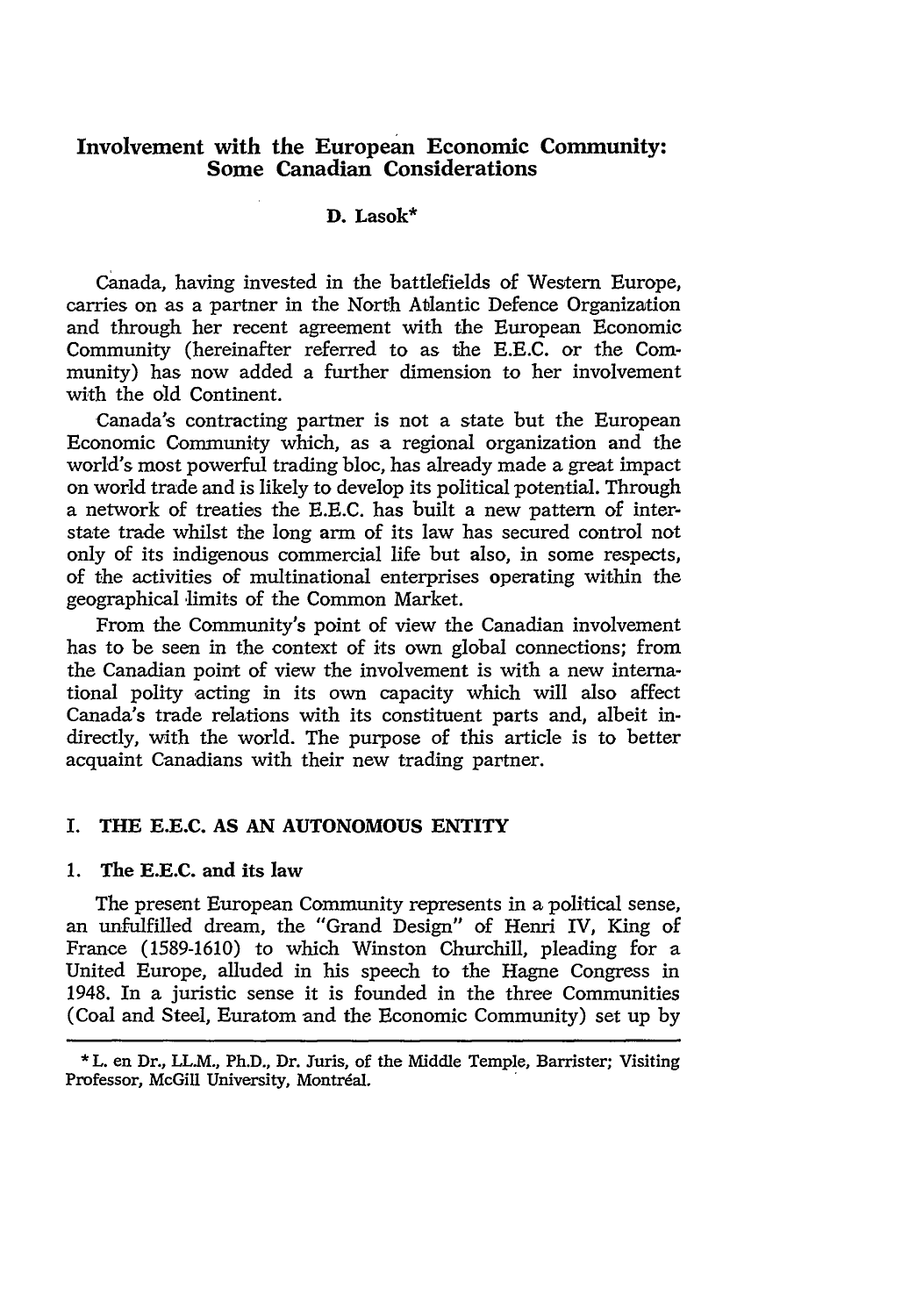the Treaties of Paris (1951) and Rome (1957) respectively.<sup>1</sup> Of the three, the E.E.C. is an example of a "funotional federation"la and a cornerstone of a West European Union. As a result of the merger of the institutions of these three Communities by the Treaty of Brussels  $(1965)^{1b}$  we now have a supra-national organization operating in three distinct economic fields but aspiring to the economic and political integration of its members.

The E.E.C. is sometimes described as a federation, sometimes as a confederation, but although it reflects both concepts it fits neither exactly. As a political animal it is without a pedigree; it is a crossbreed of the two concepts but has more pronounced federal than confederal characteristics. Although it is based on a treaty, the Treaty of Rome is more a "constitution" and a law-generating device than an inter-state contract and source of state obligations. The Treaty, "concluded for an unlimited period" (art.240) creates the European Economic Community (art.1) whose task it is to promote, through the instrumentality of a common market and the approximation **of** the economic policies of the member states, "a harmonious development of [their] economic activities, a continuous and balanced expansion, an increase in stability, an accelerated raising of the standard of living and closer relations between [them]".<sup>1c</sup> In other words the object is not a loose association of states, confederation, but political integration through economic integration. In order to achieve this object the member states have set up supranational institutions and, as in the case of a federation, surrendered a portion of their sovereignty to the Community. As a result the institutions have been endowed with executive, legislative and judicial powers and the Community has become an autonomous legal person.

In the opinion of the Community Court of Justice, the Community "constitutes a new legal order in International Law for whose benefit the states have limited their sovereign rights, albeit within limited fields and the subjects of which comprise not only the member states but also their nationals".<sup>2</sup> Although Community

**lb** Treaty establishing a single Council and a single Commission of the European Communities, **OJ.** No.152, 13 July 1967, p.2 .

**le** The Treaty of Rome, *supra,* note 1, art2.

2 Case 26/62, *Van Gend Loos v. Nederlandse Administratie der Belastingen* E1963] C.M.L.R. 105, 129.

<sup>&#</sup>x27;Treaty establishing the European Economic Community, *Institutions of the European Communities (1973).* ia An expression coined by Harold Laski in an introduction to his *Liberty* 

*in the Modern State* (1948), 14 *et seq.*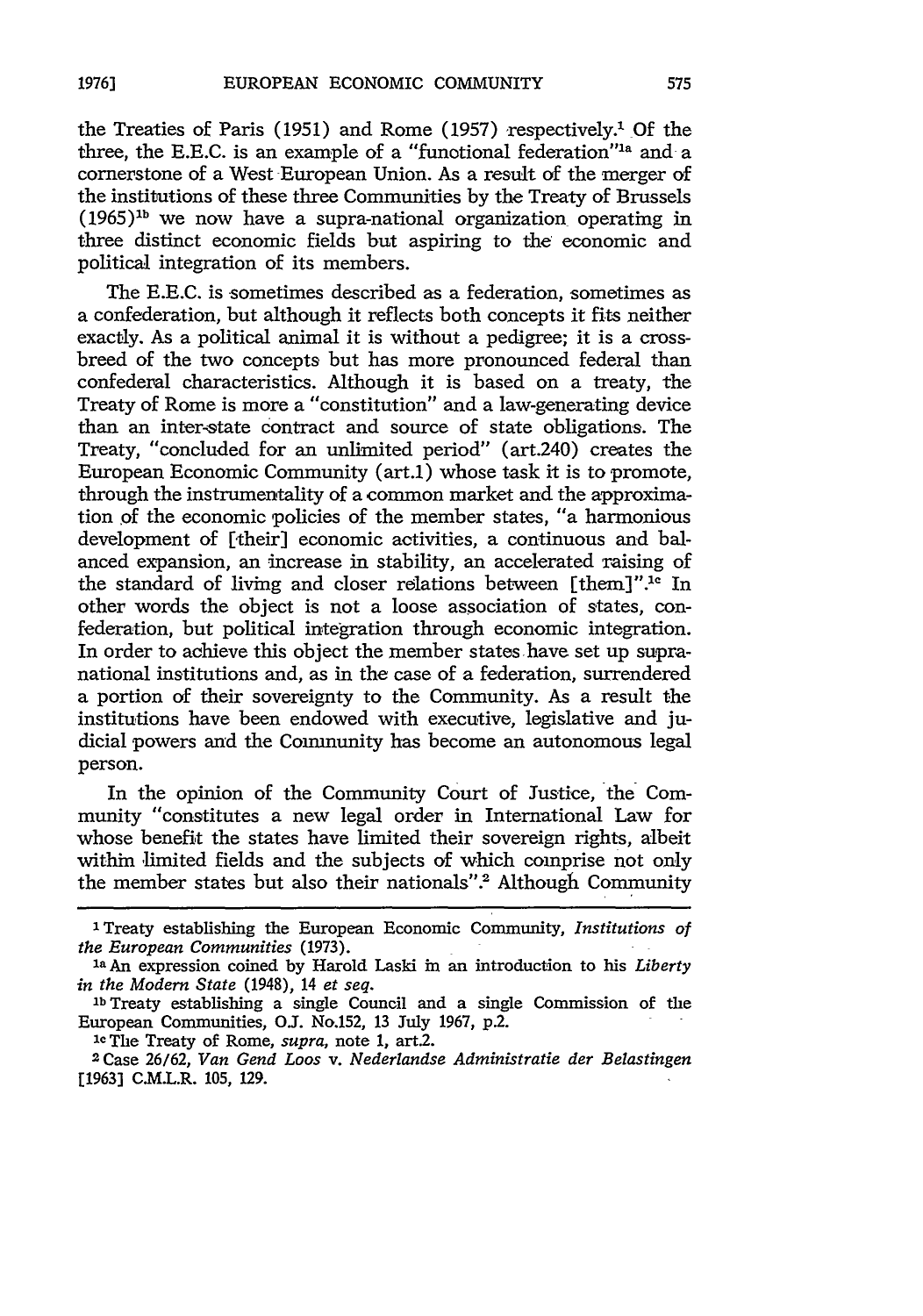law (composed of treaties and legislation derived from the Community Institutions) has a limited field of operation it is all-pervasive in its sphere as it applies not only to the member states and their nationals but also to the member states in their relations with the outside world and to foreigners (more appropriately foreign enterprises) involved in commercial activities within the Community.

Certain provisions of Community law are "directly applicable", that is, capable of creating directly and immediately in the territory of the member states rights and obligations for individuals;<sup>3</sup> other rules are "indirectly applicable", that is, addressed to the member states who, in turn, have to implement them by their own legislative methods. The former resemble federal laws, the latter treaty obligations which proceed from state sovereignty but nevertheless, by virtue of the "self-executing" nature of the Treaty of Rome, leave only the choice of the method of implementation to the member states.

Whilst the power to legislate, albeit under the authority of the Treaty, is the "first and most essential means by which a supranational organisation endeavours to carry out its objective",<sup>4</sup> the supremacy of Community law is an absolutely necessary condition of the efficacy and, indeed, workability of the system. Supremacy is nowhere mentioned in the official texts of Community law but is implicit in the federalist concept of the Community. The principle has been formulated and reiterated by the Community Court in a number of cases<sup>5</sup> and has never been challenged. In the *Walt Wilhelm* case the Court held that:

**...** the E.E.C. Treaty instituted its own legal order, integrated into the legal systems of the member states which has priority before their courts. It would be contrary to the nature of such a system to accept that the member states may take or maintain in force measures liable to compromise the useful effect of the Treaty.

In another case, where the validity of a Community regulation was challenged as incompatible with the German Constitution, the

**<sup>3</sup>** Case 57/65, *Ea. Altons Liitticke GmbH v. Hauptzolland Sarrelouis* **[1971]** C.M.L.R. 674; Case 13/68 *Salgoil S.p.A. v. Italian Ministry of Foreign Trade* [19693 C.M.L.R. 181; Case 31/74 *Filippo Galli,* Preliminary Ruling requested by the Pretore di Roma [1975] E.C.R. 1, 70.

<sup>4</sup> P. Guggenheim, *Organisations dconomiques supranationales, inddpendance et neutralitd de la Suisse* (1963) 82 (II) Rev. de Droit Suisse 247.

*<sup>5</sup> E.g., Van Gend, supra,* note 2; Case 6/64 *Flaminio Costa v. ENEL* [1964] C.M.L.R. 425; Case 14/68, *Walt Wilhelm v. Bundeskartellamt* [1969] C.M.L.R. 100, 119; Case 11/70, *Internationale Handelsgesellschaft GmbH v. Einfuhr und Vorratsstelle ffir Getreide und Futtermittel* [1972] C.M.L.R. 255.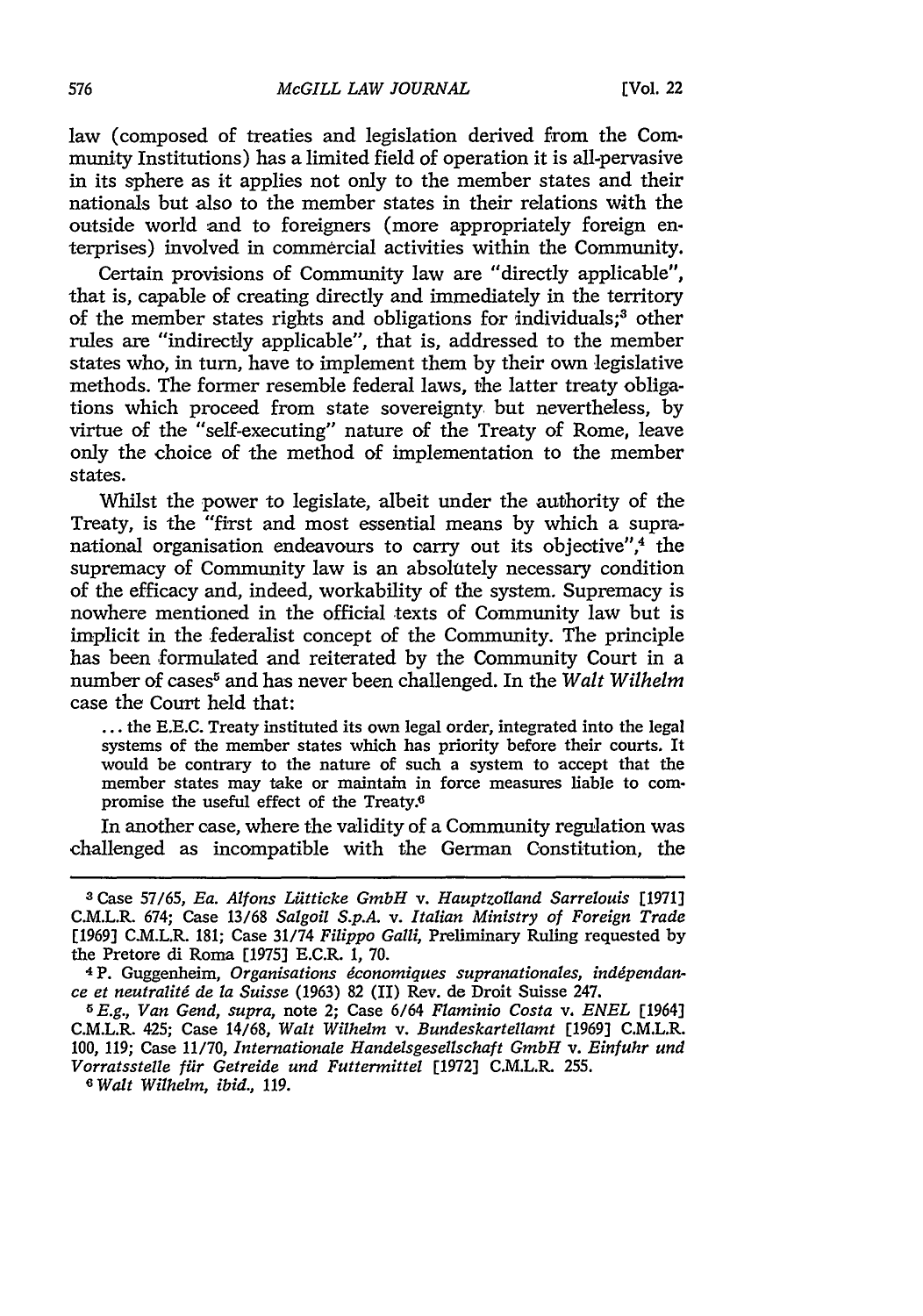Community Court ruled that "no provisions of municipal law of whatever nature may prevail over Community Law **...** lest it be deprived of its character as Community Law and its very legal foundation be endangered".<sup>7</sup> Thus it can be said that the doctrine of supremacy flows from the purpose and function of the Community on the one hand and, on the other, the pooling of sovereignty, resulting from a partial transfer of legislative, executive and judicial powers to the Community Institutions.

#### 2. **The Institutions**

The Constitution of the **E.E.C.** appears to have been devised on a federal pattern. As in a state, the direction of the Community is under the control of the political organs: the Assembly, the Council of Ministers and the Commission. The judicial function is vested in the Court of Justice.

The Assembly consists of "representatives of the peoples" of the state members of the Community,<sup>7ª</sup> the strength of the representation being weighted according to the size of their respective populations. By article 138(2) of the Treaty of Rome, as amended by article 4 of the Adaptation Decision8 and article 10 of the *Act* of *Accession,9* the member states are committed to the election of their representatives by "direct and universal suffrage"<sup>10</sup> which, according to the recent understanding, ought to take place simultaneously in all the member states in 1978. It should be noted that the Assembly, though aspiring to the role of a European Parliament has no legislative power but merely exercises political control of the Community and acts as a deliberative and consultative body. In its limited capacity it is nevertheless concerned with the fortunes of the Community and its policies, including the external relations of the Community.

The Council of Ministers is the supreme organ of the Community for it represents the sovereignty of the member states. It consists of the representatives of the governments, each government, in the spirit of equality, sending one delegate to the meetings.<sup>10a</sup> The res-

*<sup>7</sup> 1nternationale Handelsgesellschaft, supra,* note 5, 283.

**<sup>7</sup>a** The Treaty of Rome, *supra,* note 1, art.137.

**<sup>8</sup> O.J.** 1973, No.L.2, of 1 January 1973.

**<sup>9</sup>** "Act annexed to the Treaty of Accession" signed on January 22, 1972, *Institutions of the European Community* (1973).

**<sup>10</sup>**See Draft Convention adopted by the Assembly on January 14, 1975: *Bulletin of the European Communities (1975) Part 1, 95 <i>et seq.* loat Treaty of Rome, *supra*, note 1, art.148.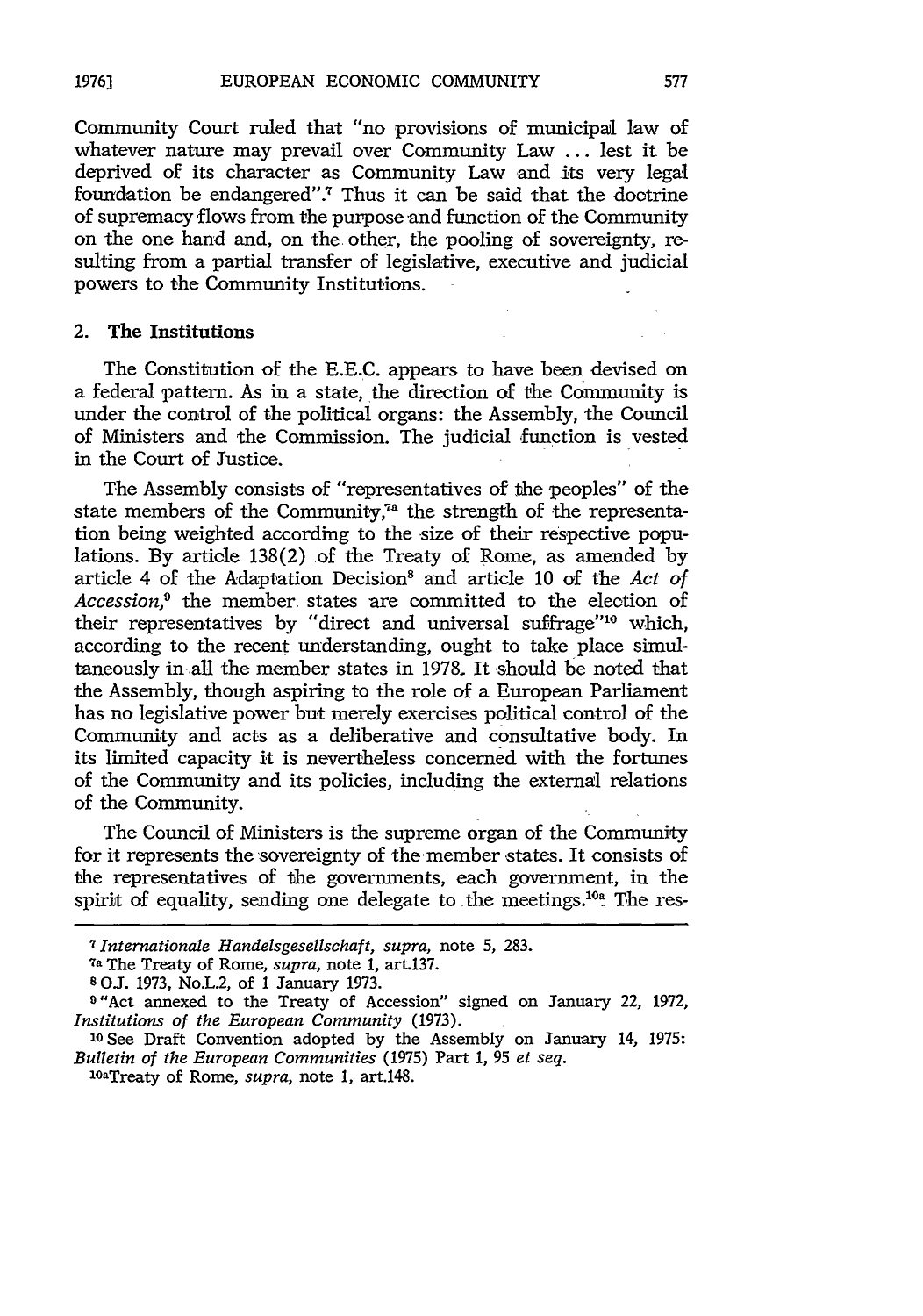ponsibility for the execution of the objectives laid down by the Treaty falls upon this body and, therefore, the Council legislates, takes the most important decisions and co-ordinates the economic policies of the member states.<sup>10b</sup> However, these powers are exercised in conjunction with the Commission.

The Commission is a truly Community institution. It consists of 13 members chosen for their "general competence and total independence"<sup>10c</sup> by member states unanimously<sup>10d</sup> though, in fact, the commissioners are the political nominees of the member states and the Community bureaucracy. The powers of the Commission can be described as powers of initiative, preparation and decision. It formulates recommendations and opinions on matters with which the Treaty is concerned and participates in the work of the Council and the Assembly. It legislates within its specific functions and exercises executive powers to carry out the tasks entrusted to it by the Council. It can also impose fines upon undertakings which break the rules on competition.<sup>10e</sup> In the field of external relations, as we shall see later, the Commission and the Council act together according to an established pattern.

The function of the Court of Justice is to "ensure observance of the law in the interpretation and application of the Treaty".<sup>10f</sup> Composed of nine Judges and assisted by four Advocates-General chosen from persons of proven independence and qualified to hold the highest judicial offices in their countries<sup>10g</sup> the Court is an internal court of the Community. In this sense it resembles more a federal court than the International Court of Justice at The Hague.

Its jurisdiction, defined by the Treaty,<sup>11</sup> though confined to the administration of Community Law, does not supersede that of the member states. However in some respects the Community Court has exclusive jurisdiction, for example, in actions against member states, and actions against Community institutions. In disputes between the member states arising from the Treaty obligations<sup>11a</sup> and actions in respect of the alleged breaches of the Treaty by the member states.<sup>11b</sup> the member states have agreed not to submit

*lob Ibid.,* art.145. *loc Ibid.,* art.157. *lod Ibid.,* art.158. *lOe Ibid.,* art.89(2). *'Of Ibid.,* art.164. *lOg Ibid.,* art.167(1). **:t** *Ibid.,* arts.164, 169, 170, 173, 183. *"I Ibid.,* art.182. 11b *Ibid.,* art.170.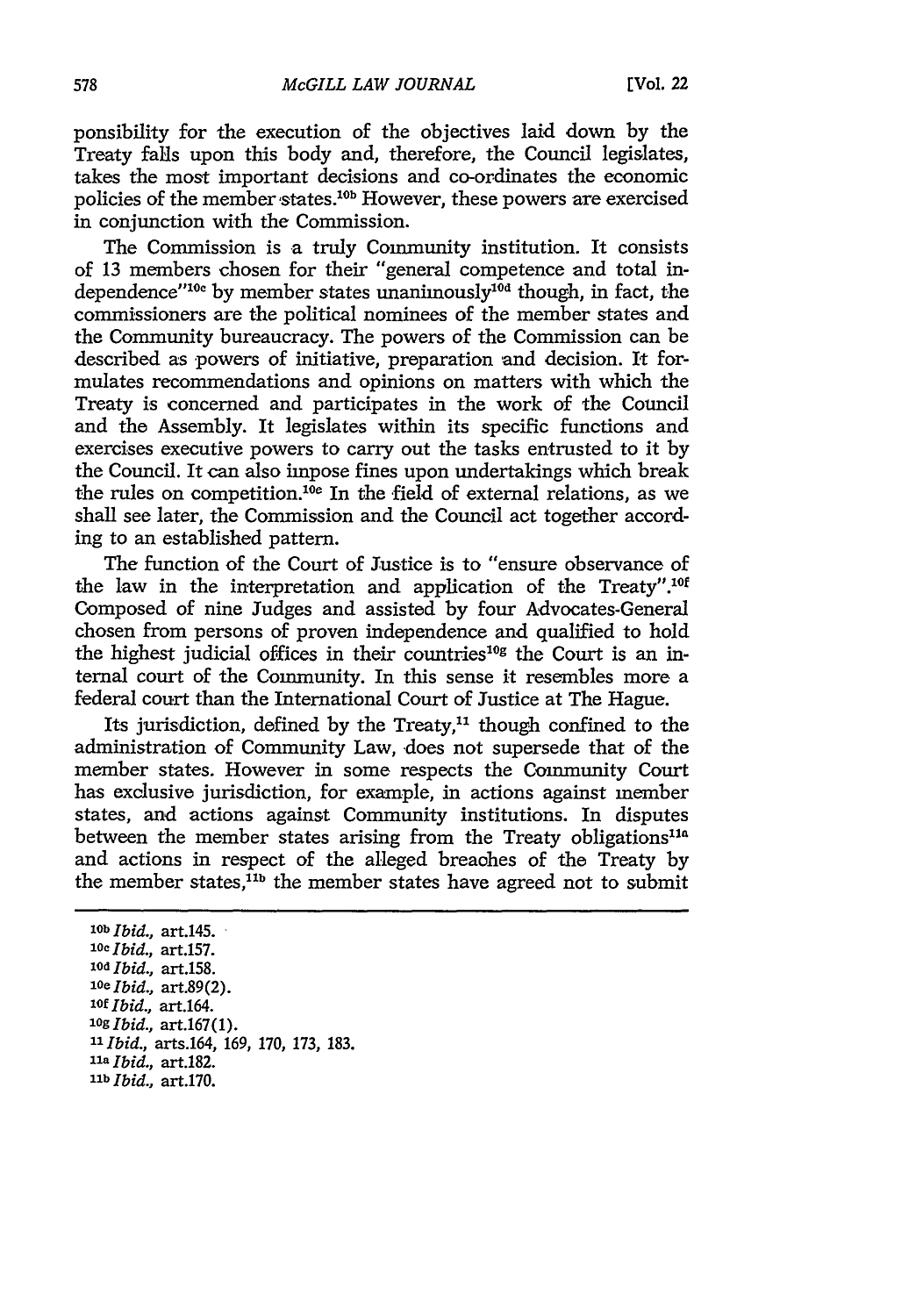their differences to any other method of settlement than that provided by the Treaty.<sup>11e</sup> It follows that recourse to international law, whether by the states<sup>12</sup> or the Court<sup>13</sup> has become somewhat limited. In actions against Community institutions the Court operates very much on the lines of the French Conseil d'Etat upon which it appears to have been modelled and whose remedies it has adopted and developed.14

It should be noted that, in the context of the external relations of the Community, the Court had an opportunity of pronouncing upon the respective functions of the Commission and the Council of Ministers<sup>15</sup> and has recently delivered an advisory opinion on the question submitted by the Commission as to whether an international agreement about to be concluded is compatible with the Treaty.<sup>16</sup>

## II. THE **LEGAL** PERSONALITY OF THE **E.E.C.**

## **1.** The new "Collective"

**In** the words of a former President of the Community Court, Judge Donner,<sup>17</sup> the member states of the E.E.C. have undertaken their obligations "not simply on a reciprocal basis but primarily towards the new collectivity they set up". The legal personality of the E.E.C. is one of the results of this undertaking. In the terse statement of article 210 of the Treaty that "the Community shall have legal personality" the founder states have created a new international person. This they can do as collective makers of international law.'8

14D. Lasok and J.W. Bridge, *Introduction to the Law and Institutions of the European Communities* 2d ed. (1976), **169** *et seq.*

**'5** Case 22/70, *Commission v. Council* **[1971]** C.M.L.R. 335.

*lie Ibid.,* art.219. '

<sup>2</sup> Case 7/61, *Re Quantitative Restrictions on Italian Pork Imports* [1962] C.M.L.R. 39.

minici, 55.<br><sup>13</sup> Case 8/55, Federation Charbonnière de Belgique v. High Authority [1956] 2 Recueil 151, 199; Case 21-24/72, *International Fruit Company v. Produktschap voor Groenten en Fruit* [19721 Recueil 1219; Case 9/73, *Schlilter v. Haptzollamt Lirrach* [19731 E.C.R. 1135; Case 4/73, *Nold v. E.C. Commission* [1974] E.C.R. 491; [19741 2 C.M.L.R. 338; Case 41/74 *Van Duyn v. Home Office* [19751 1 C.M.L.R. 1.

**<sup>10</sup> OJ.** 1975, No. C.268 of 22 November 1975.

<sup>17</sup>A.M. Donner, *The Constitutional Powers of the Court of Justice of the European Communities* (1974) **11** C.M.L.Rev., 127, 128.

**<sup>18</sup>***Cf. Charter of the United Nations,* arts.104 and 105.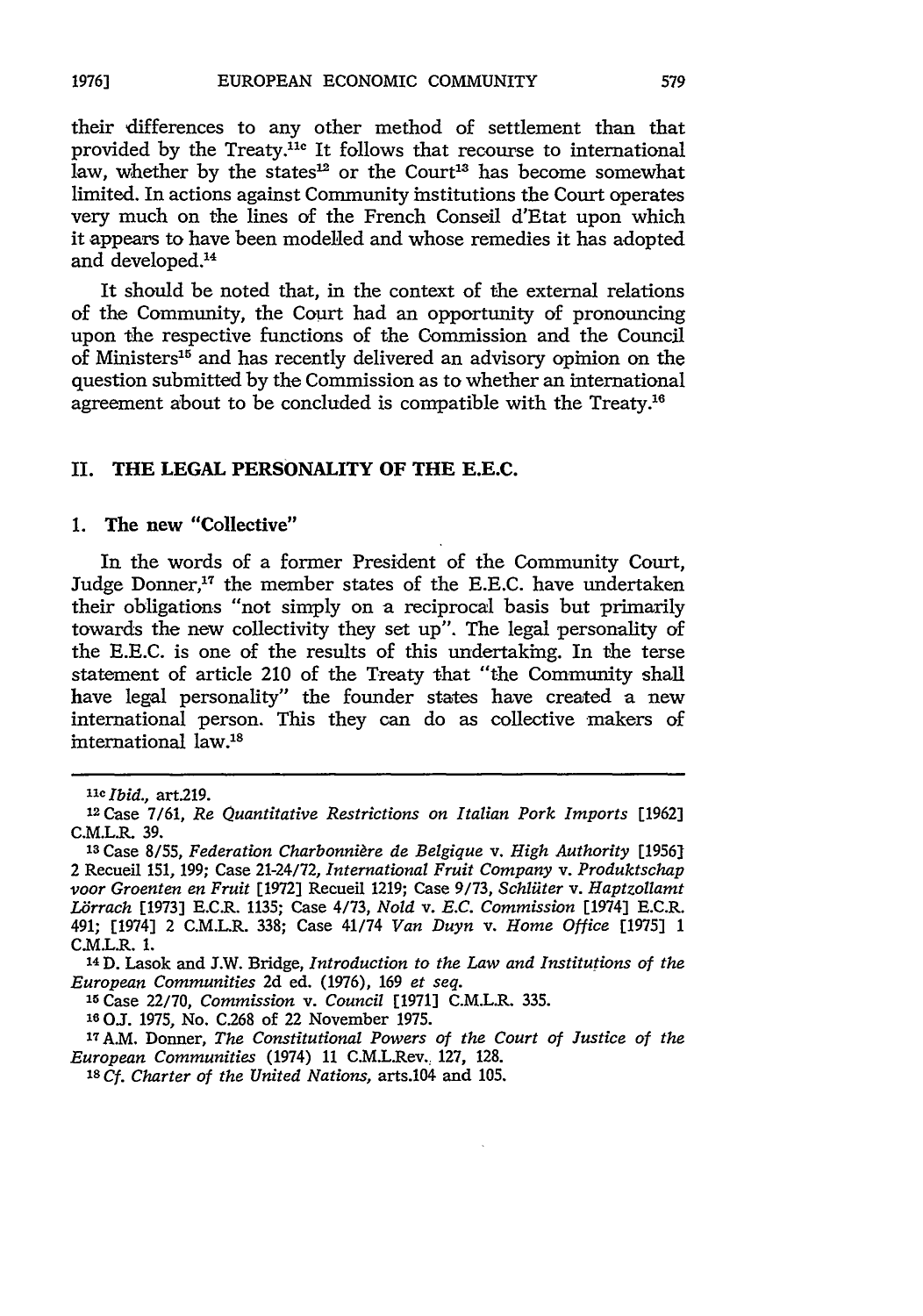#### 2. Status in the Member States

According to article 211 "in each of the Member States, the Community shall enjoy the most extensive legal capacity accorded to legal persons under their laws; it may, in particular, acquire or dispose of movable and immovable property and may be party to legal proceedings". This legal personality "exists in public law **by** virtue of the powers and functions which belong to the Community".<sup>19</sup> With the extensive legal capacity of the Community go the privileges and immunities of the officers and premises "necessary for the performance of their tasks".<sup>20</sup> Furthermore the assets and revenues of the Community are exempt from taxation; $21$  customs duties and restrictions do not apply to goods or publications intended for the official use of the Community and the official communications of the Community are free from censorship and enjoy the privileged treatment customarily accorded to those of diplomatic missions.<sup>22</sup> The members and servants of Community institutions are issued with *laissez-passer* for the purpose of their travels and enjoy immunity from proceedings in respect of acts done in their official capacity.<sup>24</sup> The privileges and immunities are also extended to the diplomatic missions of non-member states accredited to the Community.<sup>25</sup>

# **3.** International status

The hallmark of a person at international law is the capacity to send and receive envoys and to make treaties. The **E.E.C.** enjoys both these attributes. Article 210 of the Treaty, as we have observed earlier, expressly confers legal personality upon the **E.E.C.** whilst the treaty making power has been defined in articles **113,** 114, **228** and **238.** As a result of the former, the **E.E.C.** has been recognized **by** the majority of the members of the United Nations Organization (including the Vatican and China) with whom diplomatic relations

**<sup>19</sup>**Cases 43, 45 and **48/59,** *Von Lachmiiller et al. v. E.C. Commission* **(1959) 6 (II)** Recueil **933, 952.**

*<sup>20</sup>The Brussels Treaty of Merger* **(1965),** art28 and *Protocol on the Privileges and Immunities of the European Communities* annexed thereto, arts.1 and 2. *21Protocol, ibid.,* art.3.

**<sup>22</sup>***Ibid.,* arts.4 and **6.**

*<sup>23</sup>Ibid.,* art.7. <sup>2</sup> <sup>4</sup> In Case **5/65,** *Sayag v. Leduc* **[1969]** C.M.L.R. 12, the Community Court held that a Euratom official, not being employed as a chauffeur **by** the Commission was not entitled to immunity in respect of a road traffic accident caused while driving guests of the Commission in his own car. *25Protocol, supra,* note 20, art.17.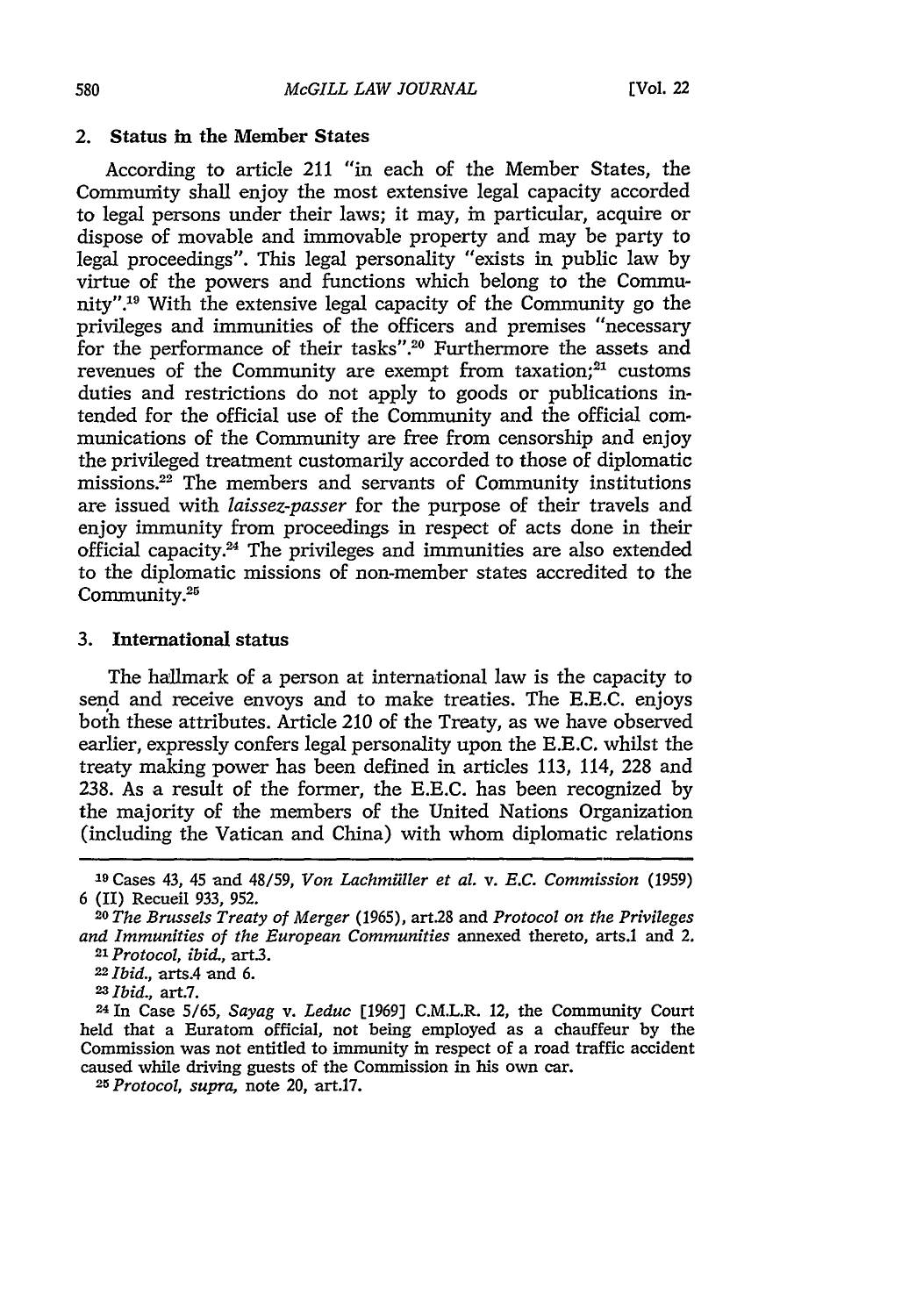581

have been established. These diplomatic missions are independent of the "normal" relations between states as even the member states have ambassadors to the E.E.C. who, in addition to diplomatic representation, perform a useful function as "Resident Ministers" serving as deputies for Ministers at the Council of Ministers. Canada has had a mission at the E.E.C. since  $1968^{26}$  while an E.E.C. mission<sup>27</sup> was established in Ottawa in February 1976 in anticipation of stronger links arising from the present Agreement.

# 4. E.E.C.'s trade **and association agreements**

A distinction is made between treaties (whether bilateral or multilateral) involving states and international organizations (art. 228) and agreements establishing an association (art.238). The treaties range from trade agreements to purely technical accommodations such as the recent one with Austria<sup>28</sup> to facilitate the transit of goods. External trade agreements have been concluded with a number of countries all over the world. By the end of 1975 the E.E.C. had become party to "trade agreements" with nine European and two Middle East countries, to "commercial co-operation" agreements with two Asian acountries, to "textile agreements" with eight Asian countries, to "trade agreements in handicraft products" with nine Asian countries, and to trade agreements with four Latin American countries.<sup>29</sup> While these agreements differ in detail (and it is perfectly possible for a country to be party to more than one) they usually provide for preferential reductions in Community tariffs in relation to the countries and commodities involved.

The purpose of an association agreement is much wider. It creates a customs union between the Community and the associate state with, in some cases, the provision of financial loans to the associated state and, in others, the extension of other Community benefits. Such agreements have been made with Greece and Turkey with the object of bringing these countries gradually into the Community. (Similar agreements have been made with Malta, Cyprus, Morocco and Tunisia, but without any view to future membership in the Community.)

**<sup>26</sup>At** present headed by Mr M. Cadieux.

<sup>27</sup>Headed by Mr C. Heidenreich, previously assistant to the head of the E.E.C. Mission in Washington.<br><sup>28</sup> Regulation on the conclusion of the Agreement between the E.E.C. and

*the Republic of Austria,* Reg. 1850/75, **0..** 1975, No.L.188/1.

<sup>29</sup>Commission of the European Communities, Information on External Relations, 115/76.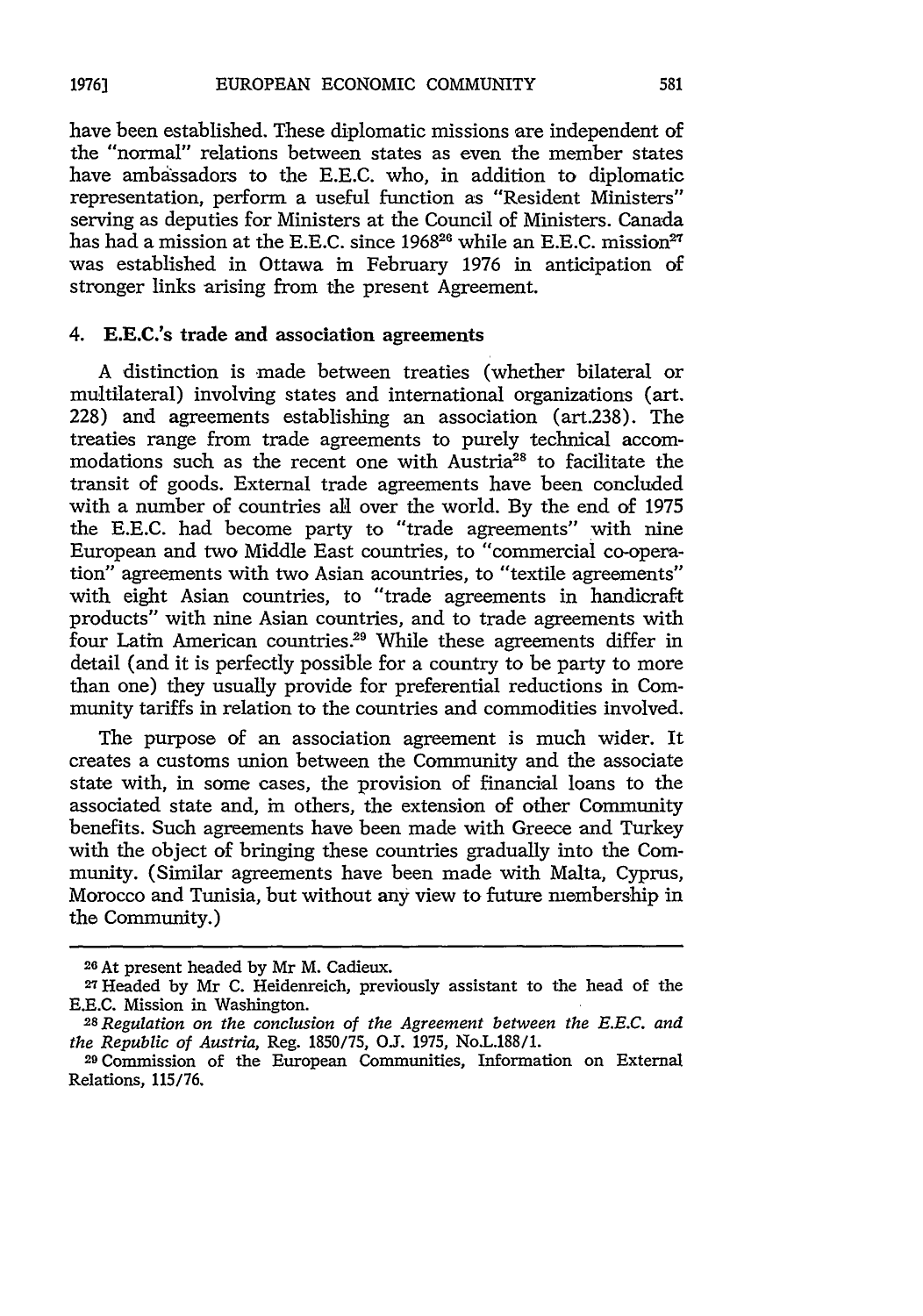In addition to bilateral agreements there are also multilateral association agreements with groups of countries which are the former colonies of the member states of the Community. These agreements are designed to promote the economic and social development of these countries and to establish economic links giving their exports preferential treatment and bringing them within the European customs union. These groups have been brought into this relationship by conventions signed in African capitals: Yaounde (1964 and 1969), Arusha (1968-9) and Lome (1975). The latter has replaced the Yaounde and Arusha Agreements and extended the benefits of the Treaty to 46 states of the African, Caribbean and Pacific group (ACP) including 21 members of the British Commonwealth.

In addition to relations with non-member states the Community has established links with international organizations, *viz.* the United Nations Organization and the International Labour Office. Moreover the Commission is represented in the Council of Europe; it participates in the work of the Organization for Economic Co-operation and Development and 'tariff negotiations with the General Agreement on Tariffs and Trade. Discussions have also begun with the Comecon (East European Council for Mutual Economic Co-operation) with the object of finding a common platform for trade and eventually replacing the existing bilateral agreements between the Comecon members and the member states of the E.E.C. **<sup>30</sup>**

The Treaty provides for different procedures to conclude these arrangements but, while the authority to sign agreements is vested in the Council, the other institutions also play an active role.<sup>31</sup>

Article 228(1) provides that agreements between the Community and one or more states or international organizations shall be negotiated by the Commission and concluded by the Council after consulting the Assembly. Article 238, on the other hand, referring specifically to "association agreements", omits the Commission and states that these agreements shall be concluded by the Council after consulting the Assembly. In practice, however, the Commission is always involved not only as negotiator but, generally, as the institution responsible for the external affairs of the Community.<sup>32</sup> A

**<sup>30</sup>**Commission of the European Communities, The European Community and East European Countries, 91/75.

**<sup>31</sup>**See Case 22/70, *Commission v. Council* [1971] C.M.L.R. 335 which explains the respective roles of the Commission and Council.

<sup>32</sup> One of the present Commissioners, Sir Christopher Soames, is the "Foreign Minister" of the Community.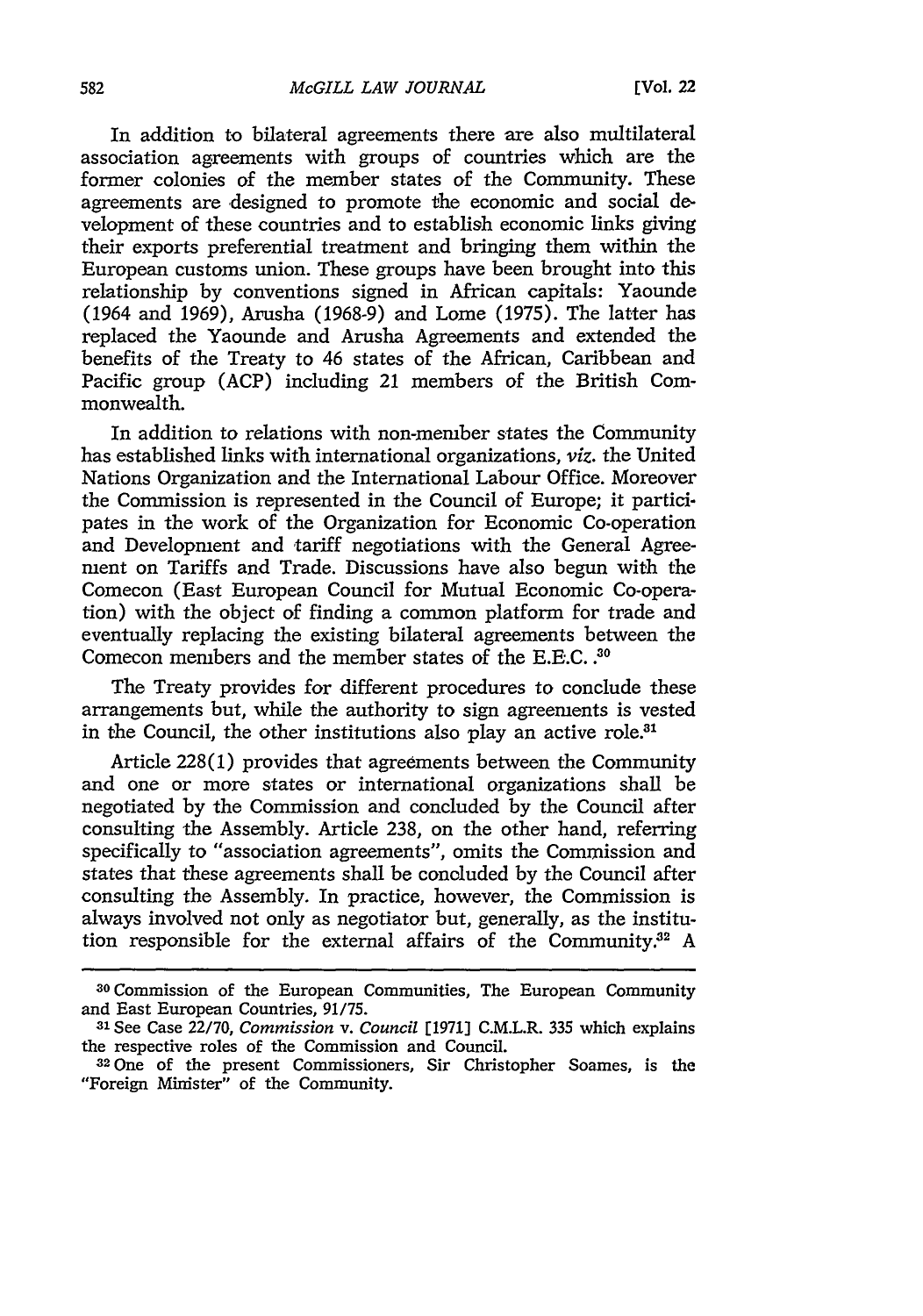certain working order has been established in which the institutions act harmoniously together, the Commission being entrusted with the preparatory work and the technical details, the Council laying down guidelines in substance and procedure, deciding controversial negotiating points and, finally, concluding the agreement. A degree of political control over the international commitments of the Community is in the hands of the Assembly while the Court has power to determine the legality of the agreement. It is important to bear in mind that although these agreements are concluded by the E.E.C. in its autonomous capacity they are binding not only on the E.E.C. institutions but also on the member states of the Community.<sup>32a</sup> In this way, as in a federation, the treaty-making power is exercised by the central authorities but the resulting benefits and burdens are attributed to the members of the collective.

# **5.** Member states' trade agreements

Membership in the Community entails a number of positive and negative obligations. In *Commission v. Council,* which was concerned with the treaty-making power of the Community and that of the member states, the Community Court stated that:

**...** by the terms of art.5, the members states are required, on the one hand, to take all appropriate measures to ensure the carrying out of the obligations arising out of the Treaty ... and, on the other, to abstain from any steps likely to jeopardise the attainment of the purposes of the Treaty.33

Having decided that the power of concluding agreements with non-member states belongs to the Council, with the Commission performing the functions of a negotiator, the Court pointed out that where the Council and Commission act within the authority given to them by the Treaty the member states have no right of acting individually in such a matter.<sup>34</sup>

It should be borne in mind that this limitation of the treatymaking power of sovereign states merely reflects the division of labour between the Community and its members and operates only within the concept of the Common Market. Thus "within the specific domain of the Community, *i.e.* for everything which relates to the pursuit of the common objectives within the common market the institutions are provided with exclusive authority .... Outside the domain of the Community, the governments of the member states

<sup>32</sup>a Treaty of Rome, *supra,* note 1, art228(2).

**<sup>33</sup>** Case 22/70 (1971) C.M.L.R. 335, 355.

*<sup>341</sup>bid.* See also Case 1/75, *Re the O.E.C.D. Understanding on a Local Cost Standard* (1976) 1 C.MLJ.R. 85.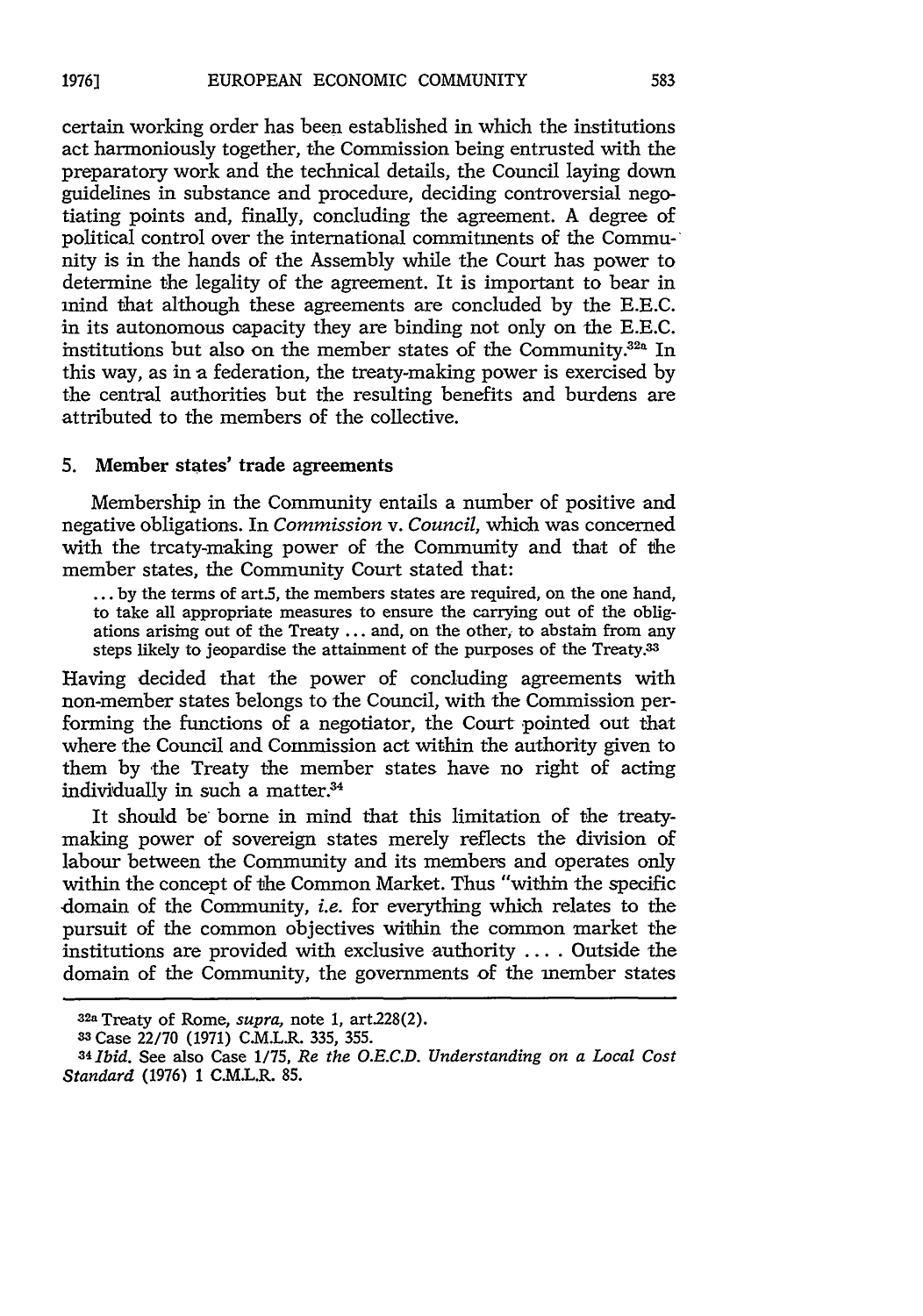retain their responsibilities in all sectors of economic policy".<sup>35</sup> This means in effect that the member states are free to enter into treaties with other states but must bear in mind their Community obligations while doing so. $35a$  Objectively they do not lack the necessary capacity for the Community has not reached as yet the stage of a federal state which as a rule concentrates the treatymaking power in the hands of the federal government. Rather the member states are subject to a self-imposed restraint.

The object of the Community is to contribute "to the harmonious development of world trade, the progressive abolition of restrictions on international trade and the lowering of customs barriers"35b through the instrumentality of a Common Commercial Policy of the Community. However, before such policy can be enforced the trade relations of the member states with the outside world have to be co-ordinated,<sup>35e</sup> such co-ordination being directed towards the acceptance of common principles with regard to "changes in tariff rates, the conclusion of tariff and trade agreements, the achievement of uniformity in measures of liberalisation of trade, export policy and measures to protect trade such as those to be taken in case of dumping and subsidies".<sup>35d</sup>

By the end of the transitional period<sup>36</sup> the external tariff around the Community and the tariff agreements shall be controlled completely by the Community.

Practical difficulties, not to mention the reluctance of the member states to surrender to the Community their freedom of action and political influence through external trade, have contributed to the delay in the formulation of a Common Commercial Policy. Thus so far only tariff agreements and agreements with regard to agricultural produce can be said to be firmly governed by a common commercial policy, the former because the Community is a customs union, the latter because the Community has a Common Agricultural Policy. Several other measures have been taken by the Community in order to strengthen the Community position. Thus Regulation 459/6837 adopted in 1968, very much in line with article VI of the G.A.T.T. and the anti-dumping code devised during the Ken-

**<sup>35</sup>**Case 30/59, *Gezamenlijke Steenkolepmijnen in Limburg v. High Authority* (1961) 7 Recueil 1, 43-45.

<sup>35</sup>a Treaty of Rome, *supra,* note 1, art.234.

*Srb Ibid.,* art.110(1).

*<sup>.</sup>Sc Ibid.,* art.111.

*S5dlbid.,* art.113(1).

<sup>&</sup>lt;sup>36</sup> *I.e.*, 1968 for the original six members and 1977 for the three new members. *37Anti-Dumping Regulation,* Reg.459/68, 1.0. 1968, No.L.93/1.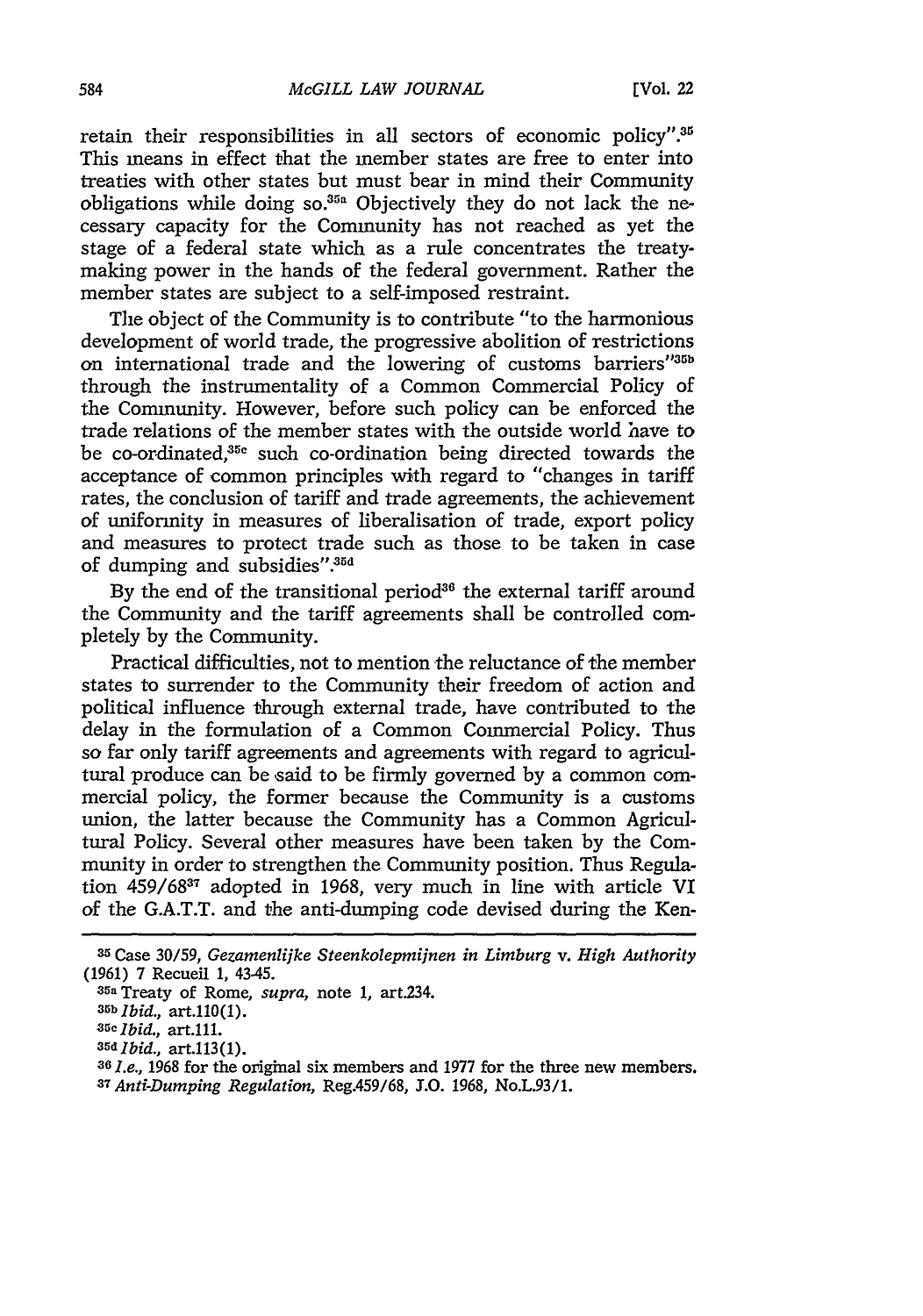nedy Round, provided for protective measures in respect of what are considered the abnormal practices of exporters to the E.E.C. countries, *i.e.* dumping and export premiums and subsidies.

Liberalization of trade began with agreed lists of products free from restrictions to be adopted by all the member states<sup>38</sup> with the effect that, while the regulatory power of the E.E.C. has increased, the individual member states have lost some of their bargaining counters used in their political and commercial relations with third countries.

Imports are now subject to two regulations, one in respect of trade with non-communist countries<sup>39</sup> and another in respect of state-trading countries.<sup>40</sup> As the lists are by no means complete the member states still enjoy a certain measure of autonomy though both regulations provide that the Council, acting on a proposal from the Commission, may extend the list of products free from import restrictions. Exports to third countries are, in principle, free<sup>41</sup> but there are certain items to which the member states may within their discretion apply restrictions.

These regulations are further subject to "a common procedure for the administration of quantitative quota" $42$  which governs technical details and provides for consultations between the member states and the Community. However, despite these developments a great deal remains yet to be done in order to harmonize national trade into a Community system.

Bilateral trade agreements, being the rule rather than the exception, have attracted the attention of the Community. Since 1960 the Community has adopted certain measures in order to incorporate into bilateral treaties clauses providing for the revision of these agreements in the light of the emerging commercial policy of the Community, limiting the duration of such agreements and providing a procedure for prior consultation in respect of new agreements and modifications of existing agreements. In 1969 the Council adopted a decision on "the progressive unification of the agreements in the matter of the commercial relations between member states and third

*<sup>42</sup> Quantitative Quota Procedure,* Reg.1023/70, **J.O.** 1970, No.124/1.

*<sup>38</sup> Liberalization of Trade,* Council decision, 1.0. 1962, No.90, 2353/62.

*<sup>39</sup> Imports Regulations,* Reg.1025/70, **1.0.** 1970, No.L.124/6; repealed by Reg.

<sup>1439/74,</sup> **1.O.** 1974, No.L.159/1. *<sup>40</sup> Import Regulations,* Reg. 109/70, **J.O.** 1970, No.L.19/1 extended by Reg. 469/76, **OJ.** 1976, No.58/1. See also updated version of the Annex to Reg. **OJ.** vol.18 C. 287/55 of 15 December 1975 and Council Decision on unilateral import arrangements of 29 December 1975, No.75/788; **O.J.** Vol.18 No.L.3321. *<sup>4</sup> Exports Regulations,* Reg.2603/69, **1.O. 1969,** No.L.324/25.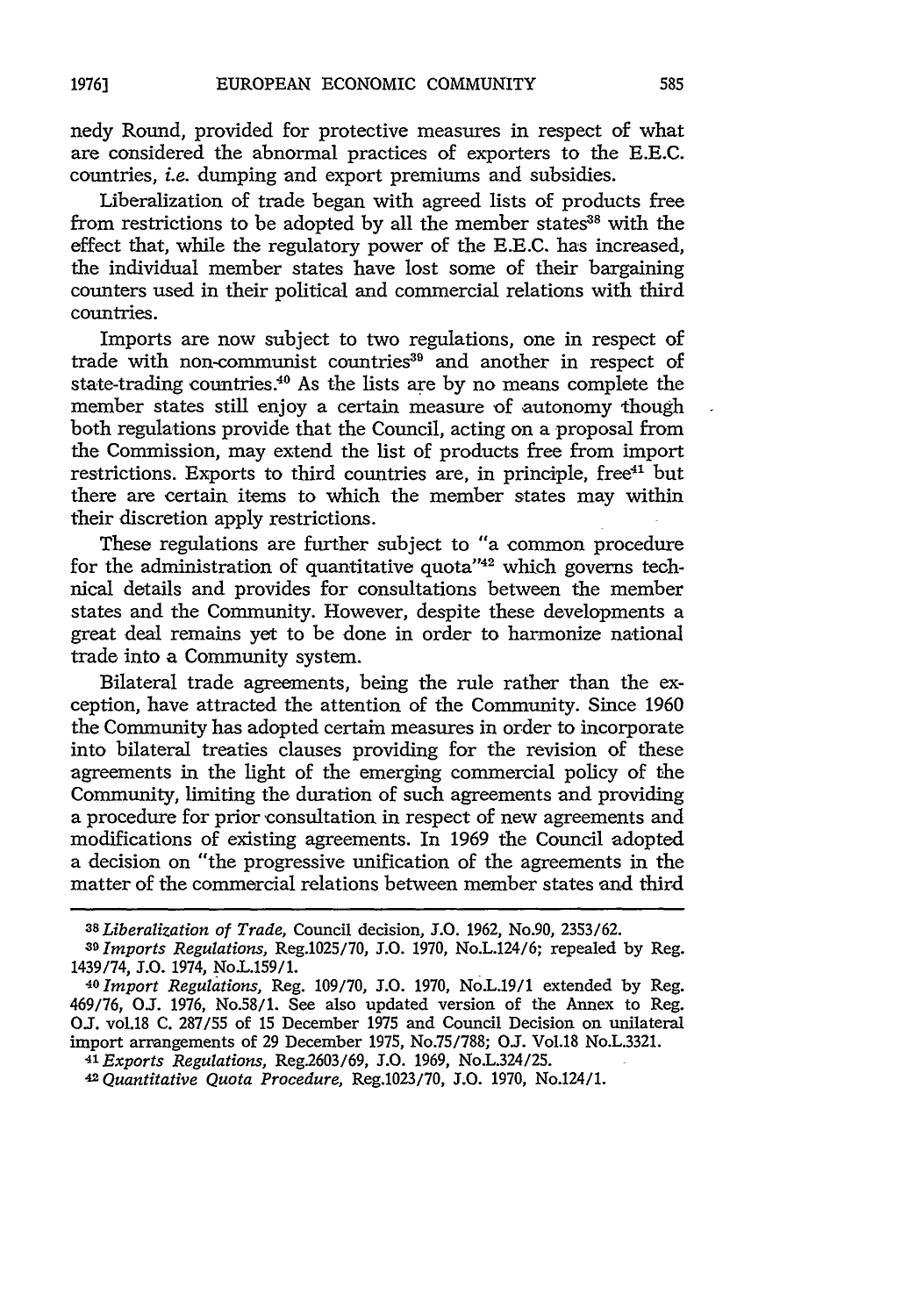countries and of the negotiations of Community agreements".43 The decision provided for a procedure of prior information and consultation in respect of the extension of trade agreements with third countries and laid down that, as of January 1, 1970, in principle, trade agreements shall be negotiated by the Community. Such negotiations will be carried out by the Commission on its own initiative or at the request of a member state or a third country. A member state may be authorized to negotiate on its own but is subject to compulsory consultations and the guidelines resulting therefrom.

New members of the Community (Denmark, Eire and the United Kingdom) had to adapt their existing trade commitments to the spirit of article  $234(2)$  of the Treaty of Rome (1957) and article 108 of the Act of Accession (1972), and since accession, apply the principles mentioned above to their trade relations with the outside world.

It is clear from the foregoing that a new pattern of world trade is being developed, influenced by the emergence of the Community. In this process the traditional role of the sovereign state has been displaced by that of the Community acting on behalf of all the member states. It is not surprising, therefore, that Canada's trade negotiations with Western Europe should be channelled through the E.E.C. and not its individual member states.

### **III. THE 1976 AGREEMENT BETWEEN CANADA AND THE E.E.C.**

#### **1. Canada's external trade**

Canada's external trade, usually showing a healthy surplus, is predominantly dependent upon the United States. The United States is Canada's most important trading partner taking nearly 70% of Canadian exports and providing almost the same proportion of imports;<sup>44</sup> the E.E.C. comes next and Japan third. In contrast, trade with the United Kingdom and the E.E.C. countries has been in steady decline. In 1938 all Canadian trade with the United Kingdom stood at 31%; it dropped to 17% in 1948, 13% in 1958, 7% in 1968 and 5% in 1974. The corresponding figures for the E.E.C. (including the United Kingdom) were 36%, 22%, 20%, 13% and 11%.

*<sup>43</sup>Notification of Treaties,* Council Decision, **J.O.** 1969, No.L.326/39, 69/494. 44Commission of the European Communities, Canada and the European Community, 113/76, p.6.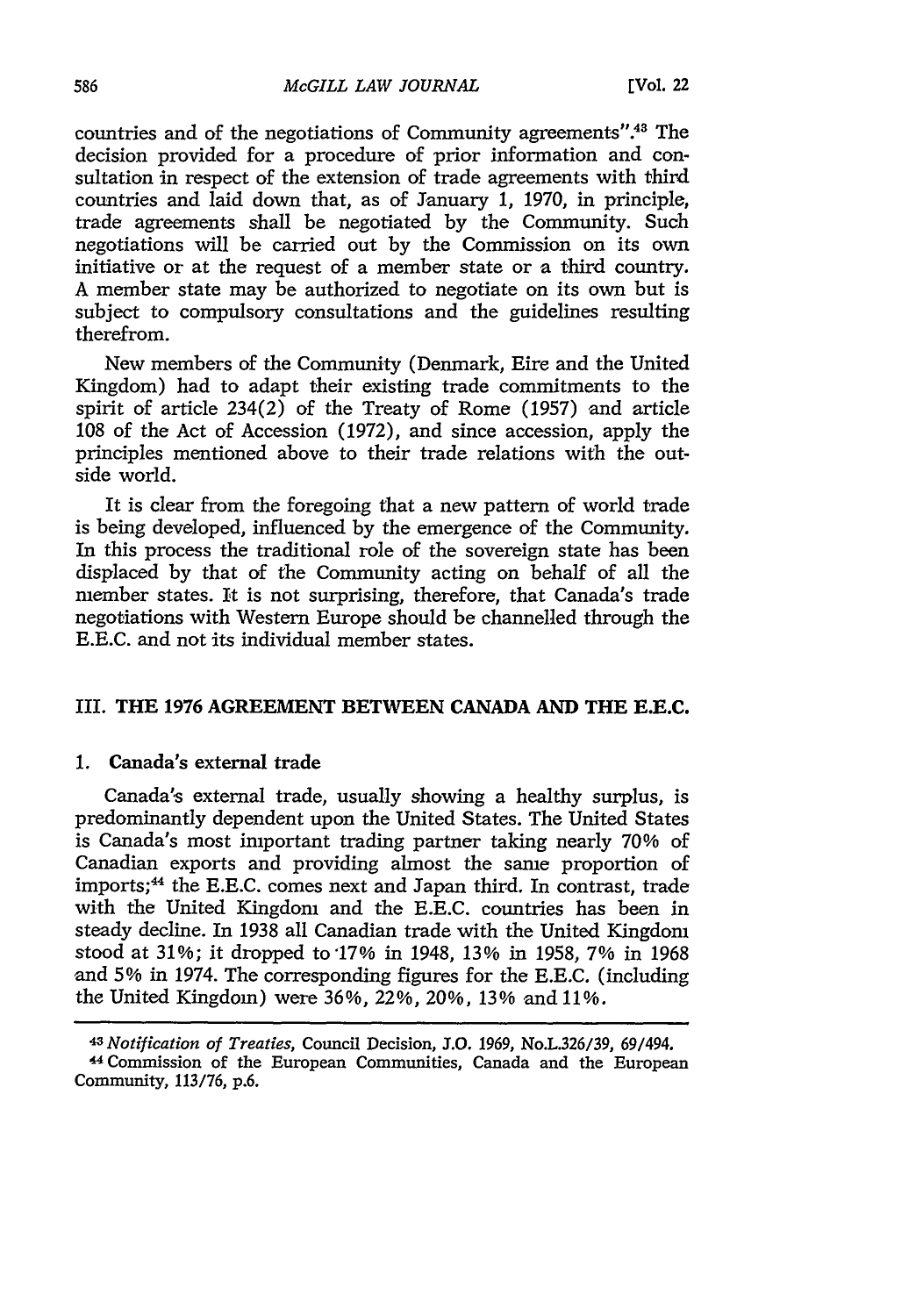The volume of American investments in Canada was in 1971 five times that of the E.E.C. countries and Canadian investments in the United States four times that in the E.E.C. countries.

Clearly this imbalance is disadvantageous both to Canada and the E.E.C. Whilst Canada may wish to attain greater commercial independence from the United States and, in the process, cannot ignore the growing importance of the E.E.C., to the Community Canada represents not only an opportunity for commercial expansion and investment but also a source of valuable raw materials especially timber, non-ferrous metals *(i.e.* copper, zinc, nickel), uranium and oil. Canada's agricultural resources are of particular value to an over-populated Europe. Therefore trade between Canada and the E.E.C. can develop on a complementary basis, raw and semimanufactured materials being traded for industrial products, consumer durables and manufactured foodstuffs.

As the industrial E.E.C. countries individually can no longer play a totally independent role in international trade, the E.E.C. as a single entity has become Canada's new trading partner.

#### 2. Preliminaries to the agreement

Despite the Ottawa Agreement of 1932 by which Canada and the United Kingdom enjoyed reciprocal preferences, Canada strongly supported the British application for membership in the E.E.C. This support was also forthcoming during the unfortunate period of British "re-thinking", engineered by party politics and resulting in the so-called "fundamental re-negotiations" and the Referendum of 1975. Clearly, as far as Canada was concerned it was not just a question of the changing pattern of trade with Britain, it was a question of Canada's participation in world trade in general and her involvement with the E.E.C. in particular. In this, the trade relations with the United Kingdom played a certain part. As a result of her membership in the Community, Britain had to discontinue preferences and had to adopt by stages the Common External Tariff of the Community together with the Common Agricultural Policy. This considerably affected her trade with Canada, but since the other member states were in a similar position (especially as regards agricultural produce) Canada's trade with them was also affected.

Prior to British accession, Canada had expressed an interest in the E.E.C. as a possible trading partner and this was reciprocated at the meeting of the Heads of Government of the Six in October 1972 when they welcomed "a constructive dialogue" between Canada and the E.E.C. The contact established, meetings have taken place from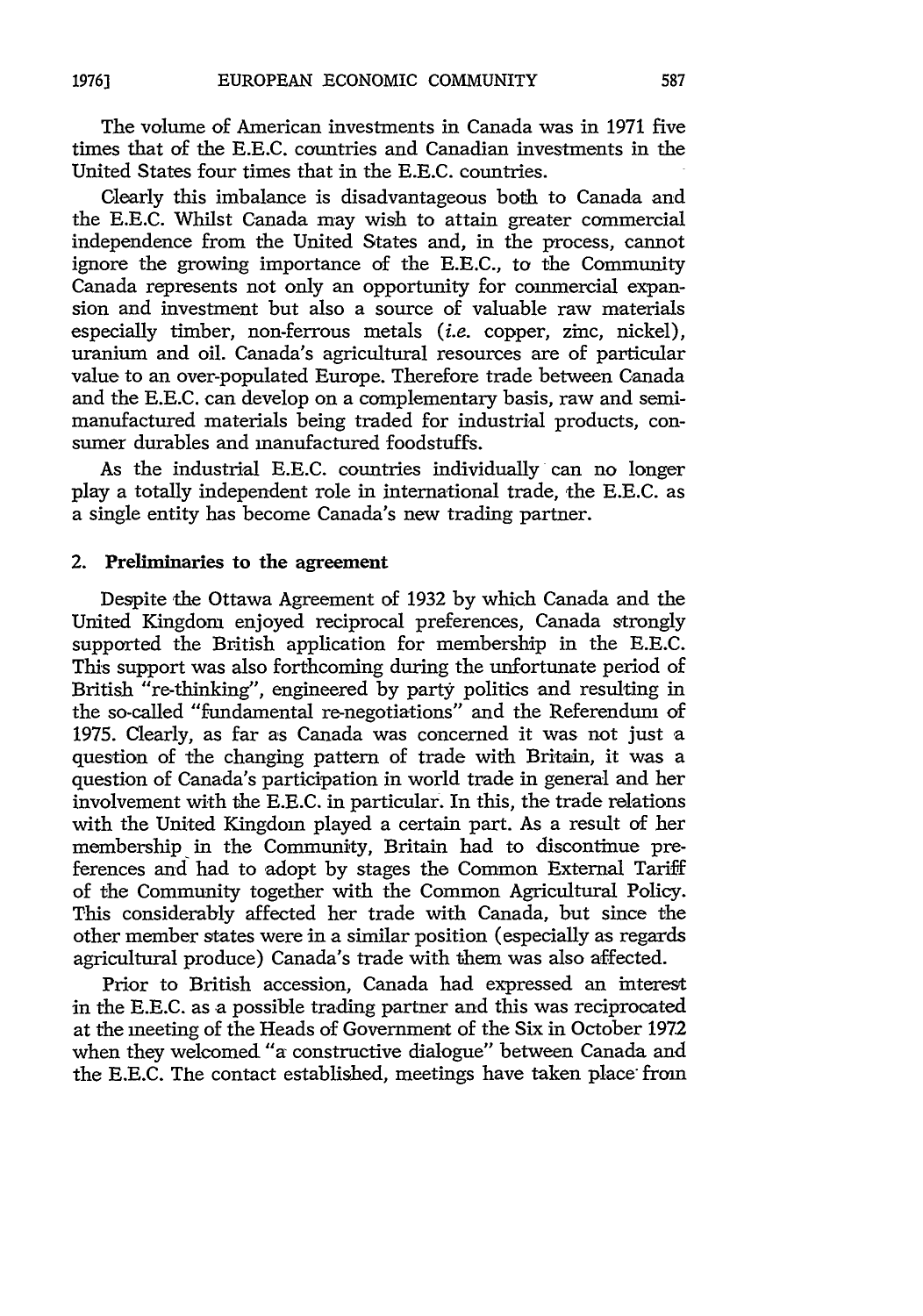time to time between the Commission and Canadian government officials, members of the European and Canadian Parliaments, Canadian Ministers and the E.E.C. Commissioners, and in March 1975 the Canadian Prime Minister during his European tour "puzzled the Europeans" by his open advocacy of closer links with Europe.<sup>45</sup> In fact they should not have been puzzled by the object of his mission, which was to "seek assurance that Canada's desire to create a contractual link with the European Community ... is well understood and supported by the Governments of the Nine", or by his statement that he did not want Canada's identity to be absorbed in the American melting pot.<sup>46</sup>

During 1975 the Commission exchanged letters with the Canadian Government on the subject of cooperation in the field of environmental control, *i.e.* the protection of the natural environment, the assessment of the risks of pollution and the definition of quality targets for water.

In October 1975 a delegation from the European Parliament met their counterparts in Ottawa and, at the close of their meeting issued a joint *communiqug* embracing the following *desiderata:*

- 1) A continuous rapport between the two Parliaments;
- 2) The conclusion of an agreement between the E.E.C. and Canada on trade and economic cooperation;
- 3) The completion of reciprocal diplomatic representation by installing an **E.E.C.** mission in Ottawa;
- 4) Canadian representation at the Rambouillet Conference (December 1975) on monetary cooperation;<sup>47</sup>
- 5) The unification of Europe whilst preserving the national identities of the member states;
- 6) The interest in foreign and multi-national investments vital to both Canada and the E.E.C. as well as its member states.

These contaots have undoubtedly tested the idea of a Canadian involvement with the E.E.C. to be formalized by reciprocal diplomatic representation and an appropriate agreement.

# **3. E.E.C.** negotiation mandate

Canada's *aide-mémoire* of 20 April 1974, proposing a "direct contractual link between Canada and the Community" leading to the "development of long-term commercial and economic relations"

<sup>45</sup>According to *The Times,* March *11,* 1975.

*<sup>46</sup>The Times,* March 4, 1975.

<sup>47</sup> In fact, Canada was not represented.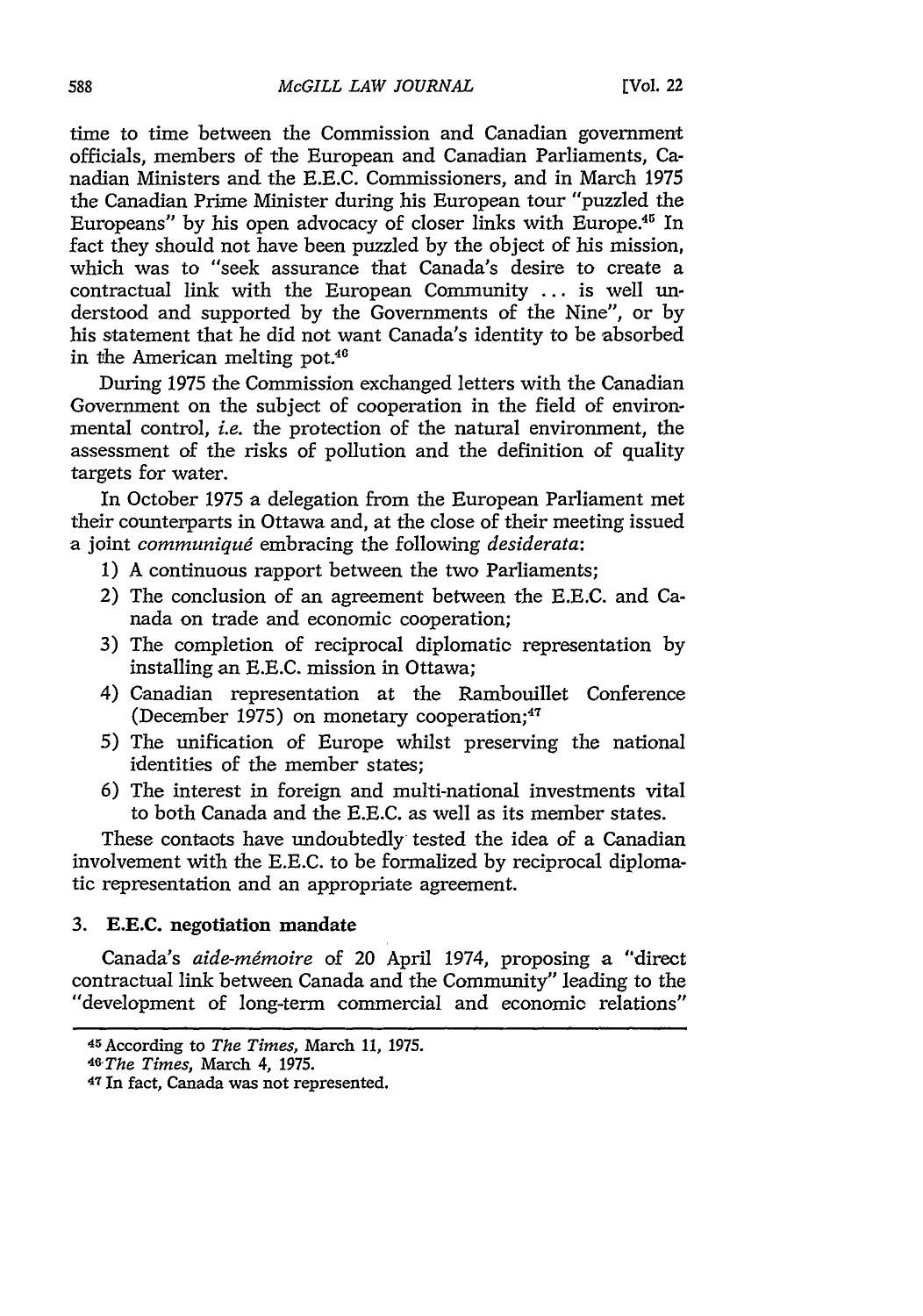was the first move in the exploratory phase. The Commission in its communication to the Council responded with a suggestion for a "broad Community framework for economic and commercial cooperation ... extending well beyond the field of classical trade policy".<sup>48</sup> The Council gave its blessing to the idea, stressing the traditional ties with Canada and expressing the desire for the further strengthening of these ties.

In December 1975 the E.E.C. was almost ready to open negotiations with a view to establishing a treaty framework for commercial and economic cooperation. According to the E.E.C. procedure the negotiation mandate of the Commission had to be adopted by the Council but certain points had to be settled first. One of the preliminary difficulties arose from the reservation on the access to raw materials raised by Denmark, the other was the problem of the contracting party. The Danish objection was overcome by a compromise formula; the parties to the agreement should endeavour to ensure access to resources without discrimination or instability of supplies. The problem of the contracting party was one of principle, i.e. whether the agreement was to be concluded by the E.E.C. alone or by the E.E.C. and the member states together. The problem was solved in favour of the Community approach; the agreement should be concluded by the Community in its corporate capacity on the understanding that it should not preclude the conclusion of bilateral agreements between Canada and any of the nine members of the E.E.C. It goes without saying that such bi-lateral agreements must conform to the Community rules and cannot derogate from the agreement.

Two further points were referred to the Committee of the Permanent Representatives of the member states. Some member states felt that the "most favoured nation clause" to be included in the agreement should not imply any tariff discrimination either in favour of a third country *(e.g.,* the United States) or in favour of one member state to the detriment of the others *(e.g.,* in favour of the United Kingdom). The Committee recommended a general clause to satisfy these reservations. Secondly, as regards the scope of nondiscriminatory access to raw materials, some member states insisted that Canada should cease discriminatory practices respecting exports of oil products and should, accordingly, grant the E.E.C. equal treatment. The Committee resolved that this was not only a postulate to be included in the negotiations mandate but also a point to be settled by negotiations.

*<sup>48</sup>Supra,* note 44, 2.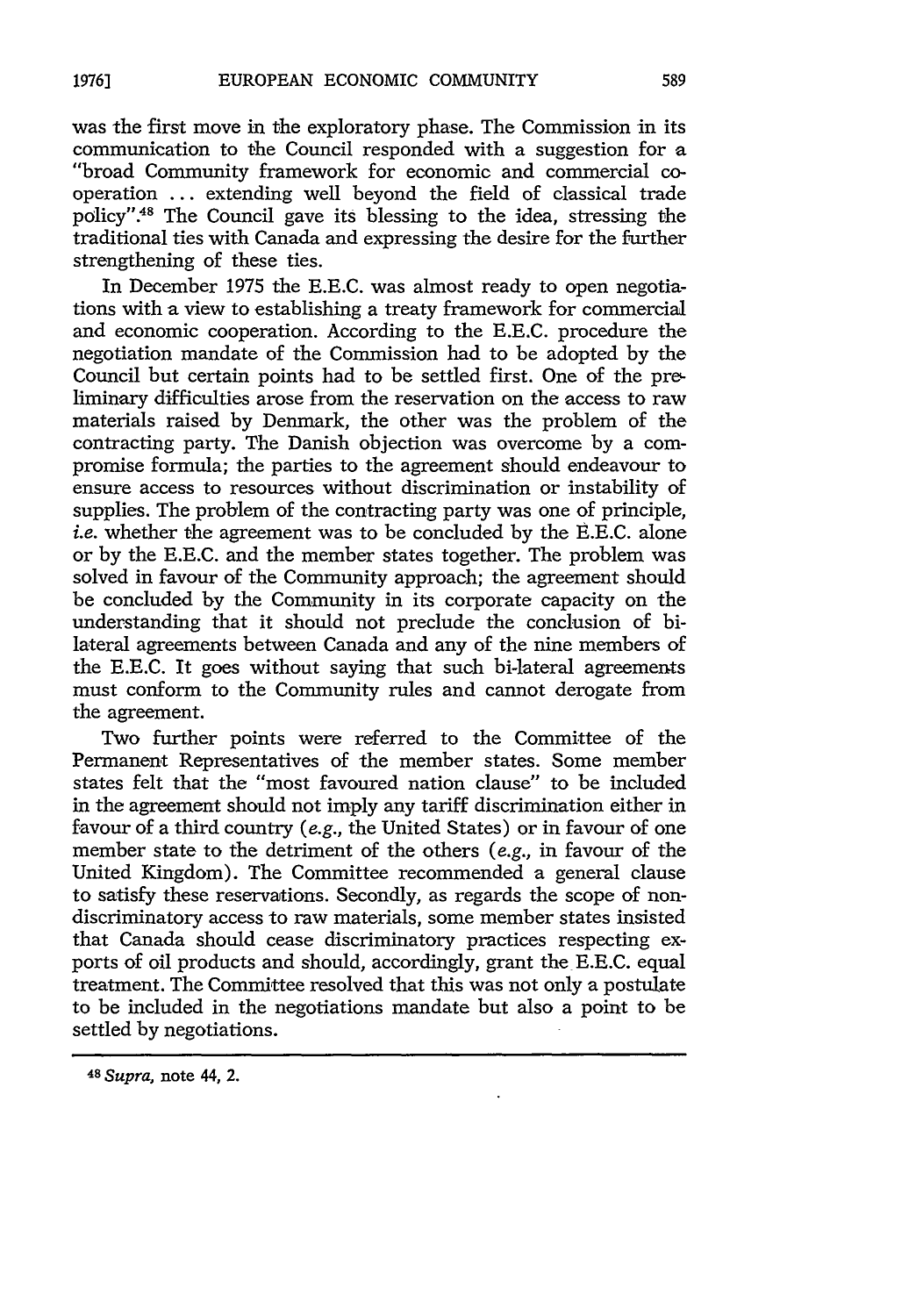#### 4. The agreement

The negotiations went through three phases. In the first phase (11 March, 1975) the negotiators reached a broad consensus on the general aims and structure of the Agreement; in the second phase (24-25 March, 1976) the representatives examined the Draft Agreement and in the third phase (2 June, **1976)** the final draft of the Agreement was accepted.

The "Framework Agreement for Economic and Commercial Cooperation" represents a new chapter in the global trade involvement of the E.E.C. Its novelty lies in the fact that it is the first of its kind between industrialized parties. Its scope is broadly traced for it is a "framework" of cooperation. This means two things: that it is "evolutionary" in the sense that further progress will be marked by specialist developments from the broad bases of the Agreement; and that the Agreement will not preclude bilateral treaties between Canada and the E.E.C. countries.

The concept of the "cooperation" envisaged in the Agreement rests on three elements:

- 1) Economic cooperation as outlined by the statement of common objectives and the means by which these objectives are meant to be achieved;
- 2) Commercial cooperation reiterating the adherence to G.A.T.T. and opening avenues for the expansion and liberalization of trade;
- 3) A Joint Cooperation Committee to promote the execution of the Agreement.

The Agreement, set for an unspecified period, may be terminated by either party after five years, subject to a year's notice. It sets no limits on the scope of the cooperation but envisages a pragmatic expansion. In the field of economic cooperation nothing is excluded *a priori,* leaving the parties to extend their involvement as their need and common interest may require. Therefore it opens opportunities for the mutual exploration of industrial potential, the promotion of technical, scientific and technological developments, and the exploitation of supply sources and markets. Consequently one would first expect a surge of activity in the field of exploration and information, then increased investments and individual or joint ventures both in Canada and the E.E.C. countries as well as third countries. In the field of commercial cooperation the parties' adherence to the principles of G.A.T.T., *i.e.* the most favoured nation clause, non-discriminatory expansion and liberalization of trade should provide a new impetus to Canada's trade with Europe.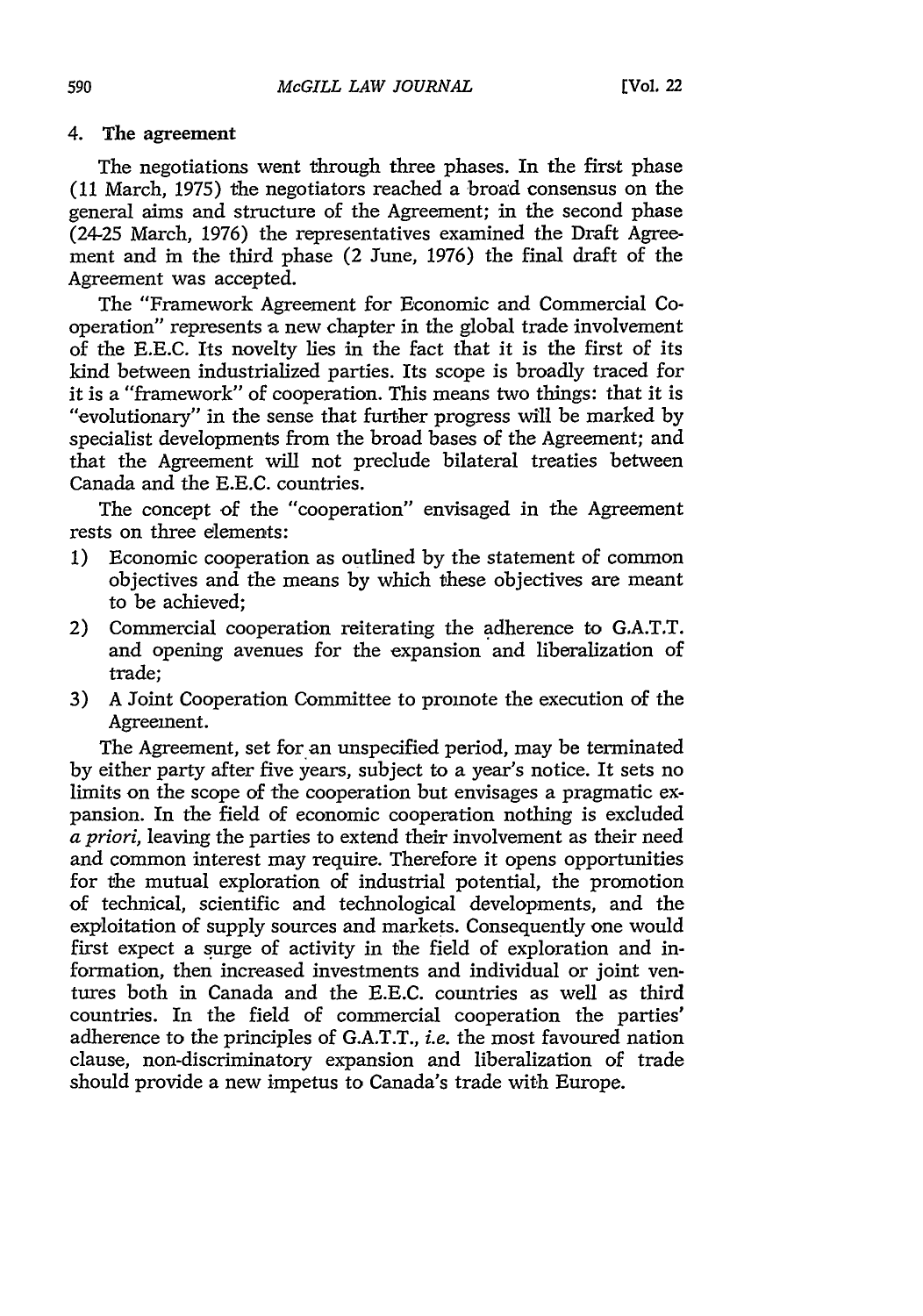Perhaps the most interesting feature of the Agreement is the Joint Cooperation Committee. The nature and the potential of the Agreement require appropriate machinery at a sufficiently high level in order to provide direction and stimulus on the one hand and, on the other, to channel ideas and energy to the most promising areas. The concept of a "directed" economy which dominates both the member states and the Common Market is reflected here. However, because the Committee will not be able to cope with every detail it is envisaged that several sub-committees will be formed in order to deal with specific sectorial problems, for example, timber, non-ferrous metals, oil, uranium, scientific collaboration.

The negotiations were completed on June 2, 1976, and the negotiators went back to their respective principals for the final approval of the text. The Agreement was signed on July 6, 1976 and became effective on October 1, 1976. However not all the details were finalized. The vital question of E.E.C. access to Canadian natural resources in exchange for the access of Canadian finished products to the Common Market has proved too difficult to solve in view of the fact that the member states' involvement had to be ascertained. Rather than prolonging the negotiations the parties agreed to proceed to the final text leaving the matter unresolved. It will be dealt with in a supplementary Note which will be appended to the Agreement.

#### 5. The long arm of **E.E.C.** law

As we have observed earlier the E.E.C. has developed its own system of law which operates in the territories of the member states and claims supremacy over national law. However, the long arm of the E.E.C. law also has an extraterritorial reach as within its field of application it purports to control "European" individuals and enterprises operating outside the Community as well as foreign individuals and enterprises operating within the Community. It follows that Canadian business interests can be affected irrespective and quite independently of the Agreement. Some powerful multinationals have learned this to their cost.

#### **6. E.E.C. competition law**

The E.E.C. competition policy is one of the pillars of the Common Market. The Treaty of Rome endeavours to set up a system "ensuring that competition in the common market is not distort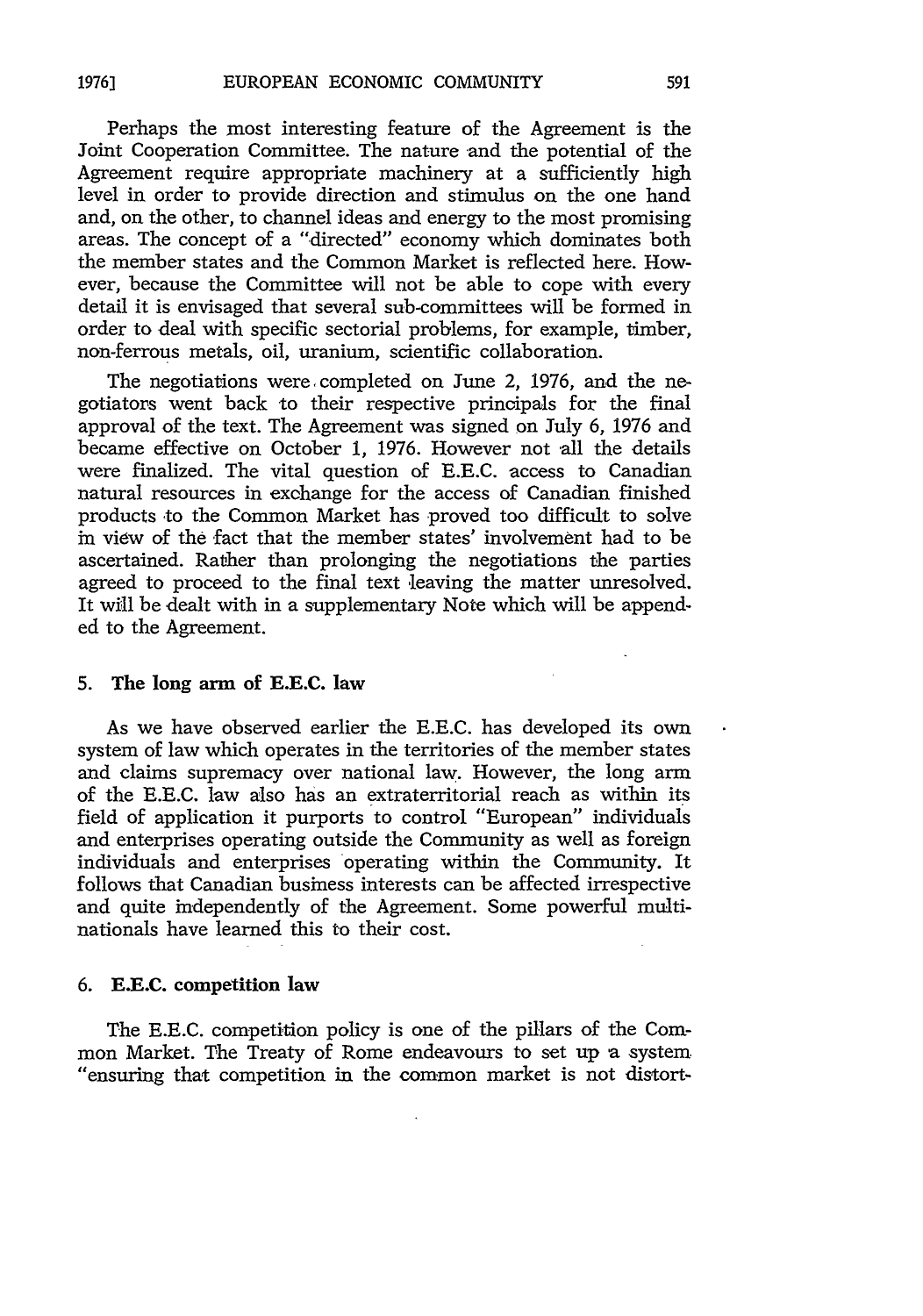ed".<sup>48a</sup> The backbone of that system is formed by articles 85 and 86 addressed to "undertakings" generally. Since the rules have been drawn generally the competition area has become a battlefield not only for commercial interests but also for legal wit.

As the term "undertaking" has not been defined in the Treaty one has to assume that it applies to a broad assortment of entities irrespective of their formal legal status as long as they can sue and be sued and as long as they have resources, should a punitive sanction be imposed.

The Community Court explaining the word "undertaking" stated in one case that "an enterprise is constituted by unitary organisation combining personal, material and immaterial elements attached to an autonomous juristic subject and pursuing permanently a definite economic objective".<sup>49</sup> It follows that an undertaking has to be endowed with juristic and economic autonomy and has to be engaged in the production or distribution of goods or services. However its geographical situation or political allegiance is unimportant as it comes under the rules whether it is situated in or controlled from outside the E.E.C.<sup>50</sup> A problem did arise in counection with subsidiaries which, though juristically autonomous, were not economically independent of their parent companies. Thus in *Re Chris*tiani and Nielsen<sup>51</sup> a Dutch subsidiary wholly owned by its Danish parent-company was held unable to engage in independent commercial activity. Therefore, decided the Commission, the sharing of markets was nothing but a distribution of tasks within a single economic unit. In *Re Kodak52* the Commission held that the European subsidiary of an American company, acting on instructions from the parent-company could not have been in competition with the latter. However the relationship between the subsidiary and the parentcompany has to be considered and in certain circumstances the activities of the former may, despite its separate legal personality, be imputed to the latter.<sup>53</sup>

Article 85 of the Treaty prohibits as

**...** incompatible with the common market: all agreements between undertakings, decisions by associations of undertakings and concerted practices which may affect trade between Member States and which have

<sup>48</sup>a *Supra,* note 1, art.3(f).

**<sup>49</sup>**Case 19/61, *Mannesman A.G. v. High Authority* (1962) 8 Recueil 675, 705-706. *6ORe Grossfilex* (decision of the Commission) (1964) 3 C.M.L.Rev. 257.

**<sup>51</sup>**Case 69/195 (1969) C.M.L.R. D.36.

<sup>52</sup> Decision of the Commission, Case 70/332 [1970] C.M.L.R. D.19.

**<sup>53</sup>** Case 48/69, **LC.L** *and others v. E.C. Commission* **(1972]** C.M.L.R. 557.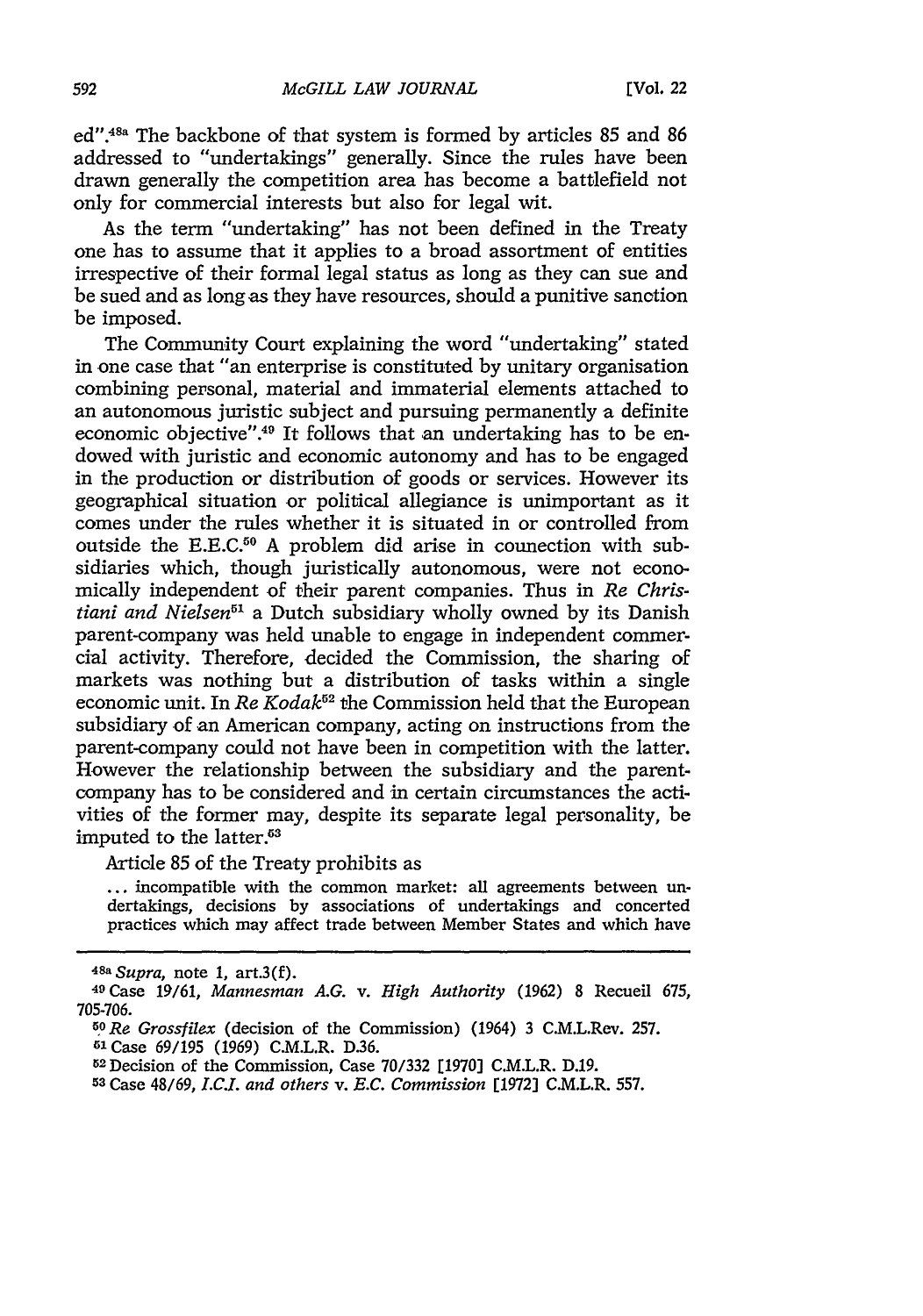as their object or effect the prevention, restriction or distortion of competition within the common market.

The same article lists agreements and practices which in particular are considered to have that effect. These include: price fixing, limiting or controlling production, markets, technical developments or investments, market sharing, applying dissimilar conditions for equivalent transactions with other trading parties and making contracts conditional upon acceptance of supplementary obligations. It follows that any enterprise entering the Common Market must familiarize itself with the activities prohibited by the Treaty and the many precedents which illustrate the operation of the competition rules of the Community.

The prohibited activities must "affect" trade between states in order to constitute an infringement of the law. The word "affect" has been interpreted extensively probably in analogy to "interstate" commerce in the United States. The *Ulm* case<sup>54</sup> explains the positions. There was an exclusive dealing agreement between a German company A and a French company B, whereby B became exclusive dealer for the sale of machinery in France and the French overseas territories. In a dispute between A and B, B argued that the agreement was void under article 85 of the Treaty whilst A asserted the opposite. The Community Court, on a reference from a French court, held that such an agreement must be considered in its economic context and the Court must decide whether it is likely to prevent, restrict or distort competition to a "noticeable extent". Several factors determine the extent of the agreement, *i.e.* the nature and quantity of the product which is the object of the agreement; the position and size of the parties to the agreement in the particular market; the isolated nature of the agreement or its position in a series of similar agreements, and the severity of the clauses which aim at the protection of the exclusive rights involved.<sup>55</sup>

In another leading case<sup>56</sup> the Court held that "the contract ... on the one hand by preventing undertakings other than Consten importing Grundig products into France, and on the other hand by prohibiting Consten from re-exporting those products to other countries of the, Common Market, indisputably affects trade between member states".

ACase 56/65, *Technique Miniare v. Maschinenbau Ulm GmbH* [1966] C.M.L.R. 357.

<sup>65</sup>*Ibid.* <sup>5</sup>

<sup>&</sup>lt;sup>56</sup> Cases 56 and 58/64, *Etablissements Consten S.A.R.L. et Grundig-Verkaufs-GmbH v. Commission de la C.E.E.* [1966] C.M.L.R. 418, 472.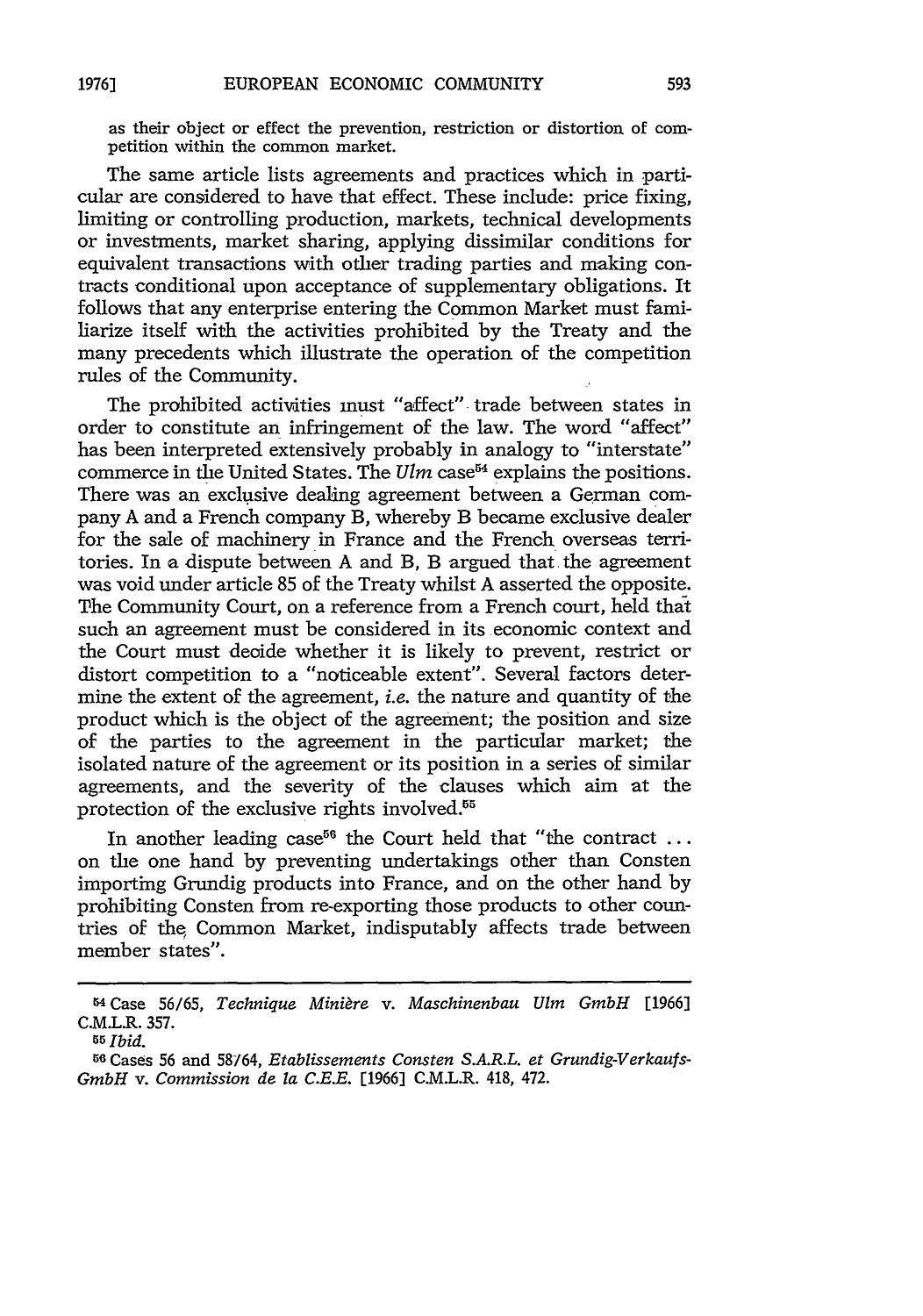The prohibited activities may be exempted from the rigour of article 85 if they contribute to improving the production or distribution of goods or to promoting technical or economic progress while allowing consumers a fair share of the resulting benefit as required by artiole 85(3).

The practical conclusion with regard to activities caught by article 85(1) and (2) is that they must cease or be suitably amended and, if they can be exempted, the undertaking concerned must apply to the Commission for a declaration that article 85(1) is inapplicable. If in doubt the undertaking ought to apply to the Commission for a "negative clearance". In all these cases the prescribed procedure has to be followed.

While article 85 prohibits certain activities which may affect interstate trade and are likely to distort competition within the Community, article 86 prohibits the abuse of a "dominant position" which has a similar effect. A dominant position (though not defined in the Treaty) means, in effect, a monopoly within a given sector of the economy. Article 86 further enumerates such abuses. The phrase "dominant position" was defined by the Community Court in the *Sirena* case where the Court held that an undertaking is not in a dominant position by the sole fact of being able to prevent

**...** third parties from selling in the territory of a member state products bearing the same trade-mark; moreover, since art.86 requires that this position covers at least a "substantial part" of the common market, it is necessary that it has the power of preventing effective competition within an important part of the market, considering also the possible existence and the position of producers or distributors of similar or substitute products . . . . 57

According to article 86 "abuse" consists of:

(a) directly or indirectly imposing unfair purchase or selling prices or other unfair trading conditions;

(b) limiting production, market or technical development to the prejudice of customers;

**(c)** applying dissimilar conditions to equivalent transactions with other trading parties, thereby placing them at a competitive disadvantage;

(d) making the conclusion of contracts subject to acceptance by the other parties of supplementary obligations which, by their nature or according to commercial usage, have no connection with the subject of such contracts.

Abuse of the dominant position has to affect trade between the member states of the Community and can be perpetrated by "one or more undertakings".

67 Case 40/70, *Sirena s.r.. v. Eda s.r..* [1971] C.M.L.R. 260, 275.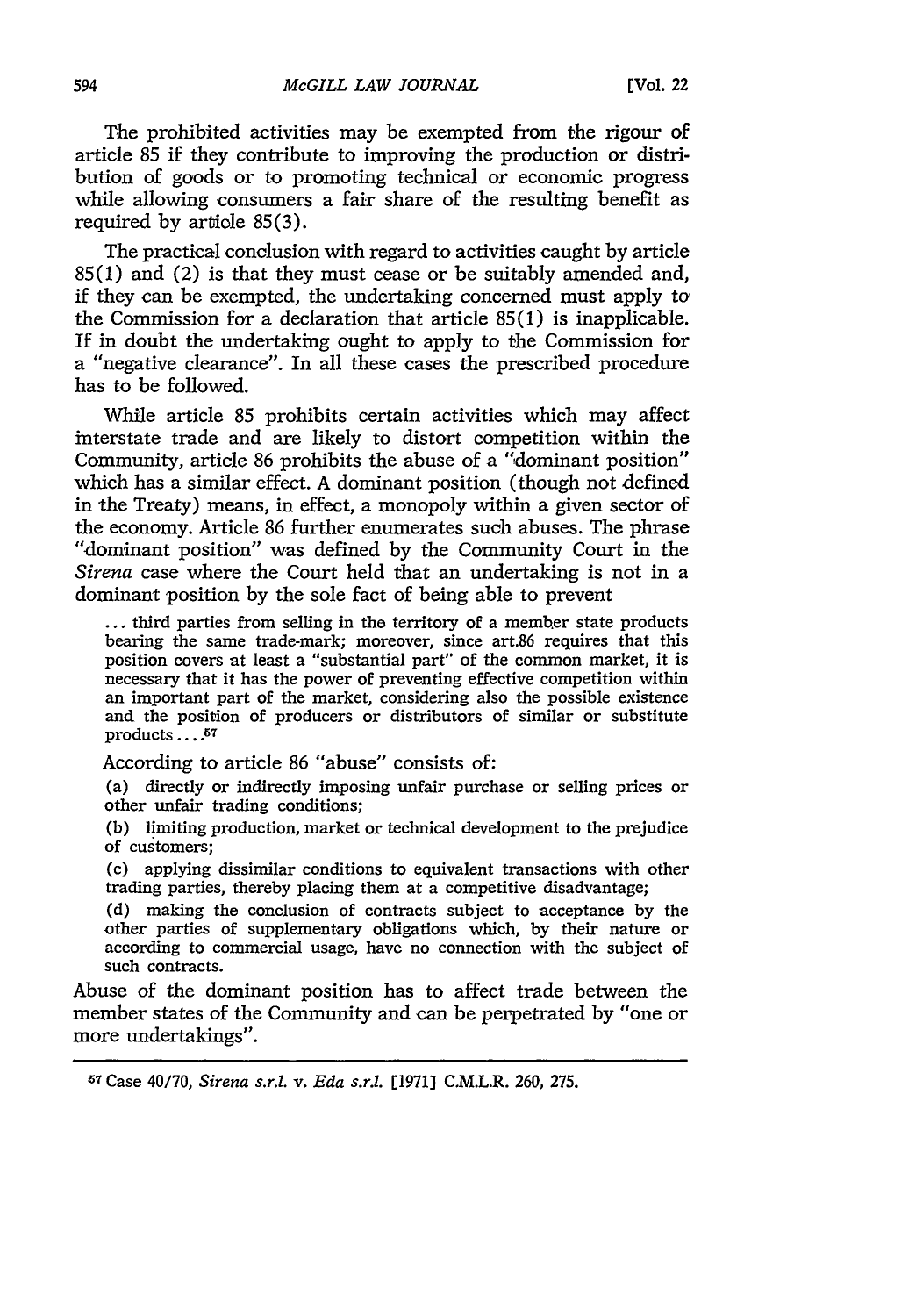# **7.** Determination of **and** sanctions for infringements

Infringements of articles **85** and **86** may be checked either **by** the member states or the Commission. Both national and Community law are competent but, since the latter has to be implemented **by** the member states and will prevail in case of conflict, the member states will apply Community rules if they happen to be more stringent than their own.

The Commission has to deal with alleged infringements either *ex officio* by virtue of its duties under the Treaty<sup>58</sup> or at the instance of interested parties, *i.e.* states, undertakings or individuals. The Commission will use its own machinery of investigation and will reach a decision in accordance with the prescribed procedure.<sup>59</sup> If an infringement has been proved the Commission will make the appropriate decision, make recommendations and apply sanctions as prescribed **by** the Treaty. The Treaty provides for three different sanctions: nullity of the offending practice, fines and penalties. The Commission may inflict heavy fines upon undertakings guilty of infringements of articles **85** and **86** and also of the supply of false or misleading information or of refusal to submit to an investigation<sup>60</sup> irrespective of whether the undertaking is controlled from within or without the Community. Penalties may be imposed in order to oblige the offender to cease the infringement, supply the information required or submit to any investigation ordered **by** the Commission.

The decisions of the Commission which impose a pecuniary obligation upon persons other than states are **by** virtue of article **192(1)** of the Treaty subject to an enforcement procedure which is in the hands of the member states. **All** the decisions of the Commission are subject to judicial review by the Community Court.<sup>61</sup>

# **8.** Enforcement against "foreign" undertakings

"Foreign" undertakings, that is to say entities controlled from outside the Community, have often come to grief with Community law and have, to their cost, learned that they could not rely on the immunity of an "outsider". In this context Community law applies not only to situations in whioh a "foreign" undertaking is caught

**59 Rg.17,** *ibid.,* **art. n1. 60R~g.17,** *ibid.,* **art.15.**

<sup>5</sup> <sup>8</sup> Art.155 and *Raglement d'application des articles 85 et 86,* **R~g.17, J.O. 1962,** No204/62 amended **by** Rig.59, **118,** and **2822, J.O. 1963,** No.2696/63 and **1.O. 1971,** No.L.285.

**<sup>1</sup>Treaty of Rome,** *supra,* **note 1, arts.172, 173(2), 175(3).**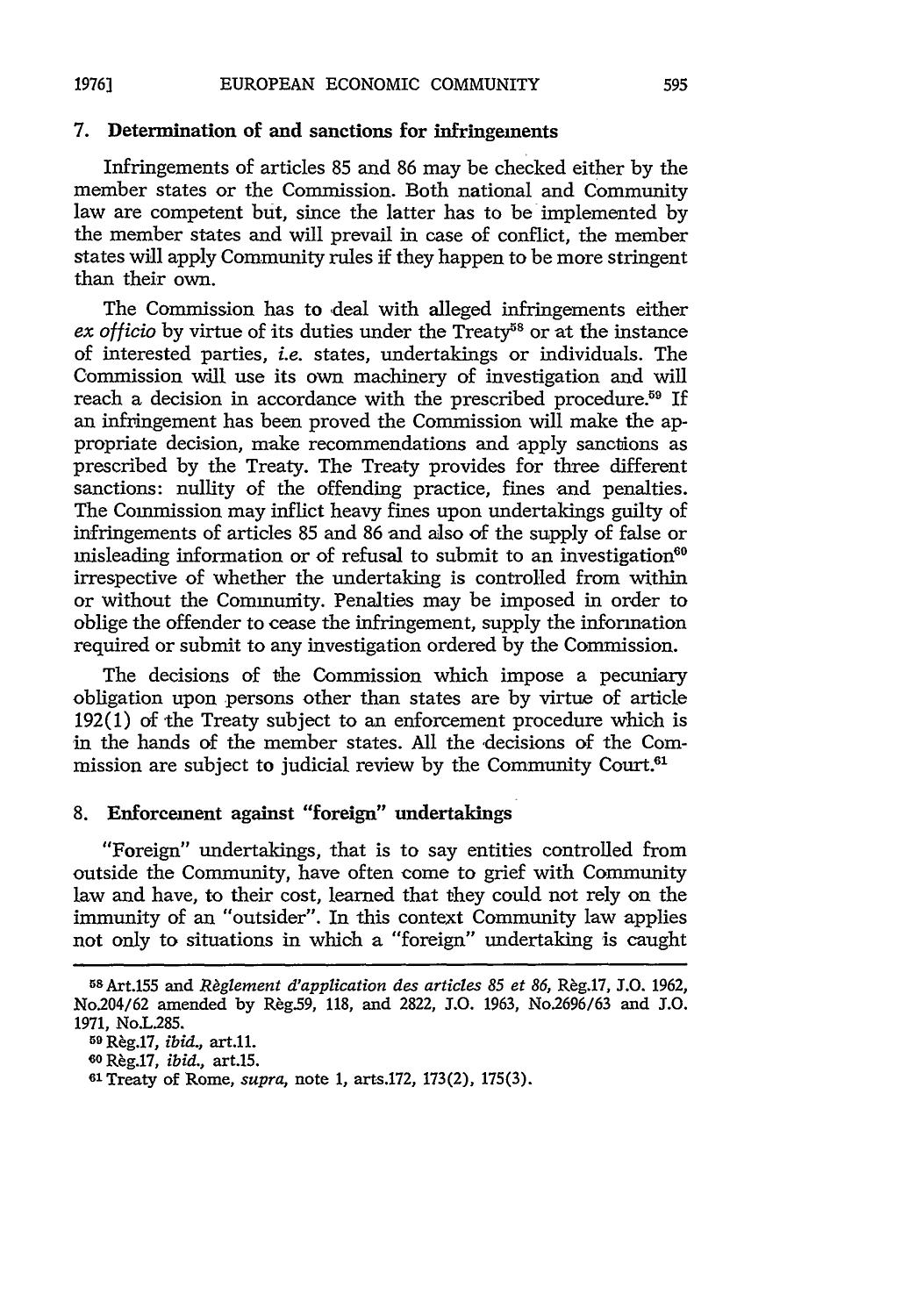together with a Community undertaking but also if neither undertaking happens to have a seat in the territory of any member state as long as their activity has an effect in the Community. Furthermore even an activity which relates exclusively to exports to countries outside the Community by an undertaking (whether Community or "foreign") operating within the Community can become an infringement of the Community competition law if it has repercussions on the competitive structure of the Common Market or, to use the technical term, it "affects trade between member states". Consider the following examples.

At the instigation of the trade organizations of various industries using dye-stuffs the Commission investigated price increases of dye-stuffs allegedly imposed by a common agreement and found that increases affecting some 60 companies both in the E.E.C. and outside. The Commission imposed fines for infringing article 85(1) on several companies including a British Company (I.C.I.) and two Swiss companies who appealed to the Community Court contending *inter alia* that, because they were not based in the E.E.C., the Commission had no jurisdiction. The British company I.C.I. in particular contended that contracts to supply its European subsidiaries were governed by English Law and therefore all these activities, being carried out in the United Kingdom (prior to United Kingdom membership), were not subject to E.E.C. Law.62 The Court rejected this argument and confirmed the fines.

In his Opinion the Advocate-General cited various national laws and compared the jurisdiction of the E.E.C. (though not a state) to that of states in similar situations and concluded that:

... art.85 indisputably gives as the sole criterion the anti-competitive effect in the Common Market, without taking into account either nationality or the locality of the headquarters of the undertakings responsible for the breaches of competition. The same applies to art.86.63

He suggested three conditions as criteria for the applicability of E.E.C. law, *viz.* the imposition of direct and immediate restrictions on the Common Market by the agreement or concerted practice; the reasonably foreseeable effect (intentional effect being unnecessary); and the substantial effect produced in the Commuunity.<sup>64</sup>

In *Béguelin Import Co. v. G.L. Import Export S.A.<sup>65</sup>* a Belgian company, by an agreement with a Japanese company, became the sole

**<sup>62</sup>**Cases 48, 49, 51-57/69, *I.C.L Ltd and others v. E.C. Commission,* **[1972]** C.M.L.R. **557.**

*<sup>03</sup>Ibid.,* 601.

*fl Ibid.,* 603-4.

**<sup>65</sup>** Case 22/71 **[1972]** C.M.L.R. **81.**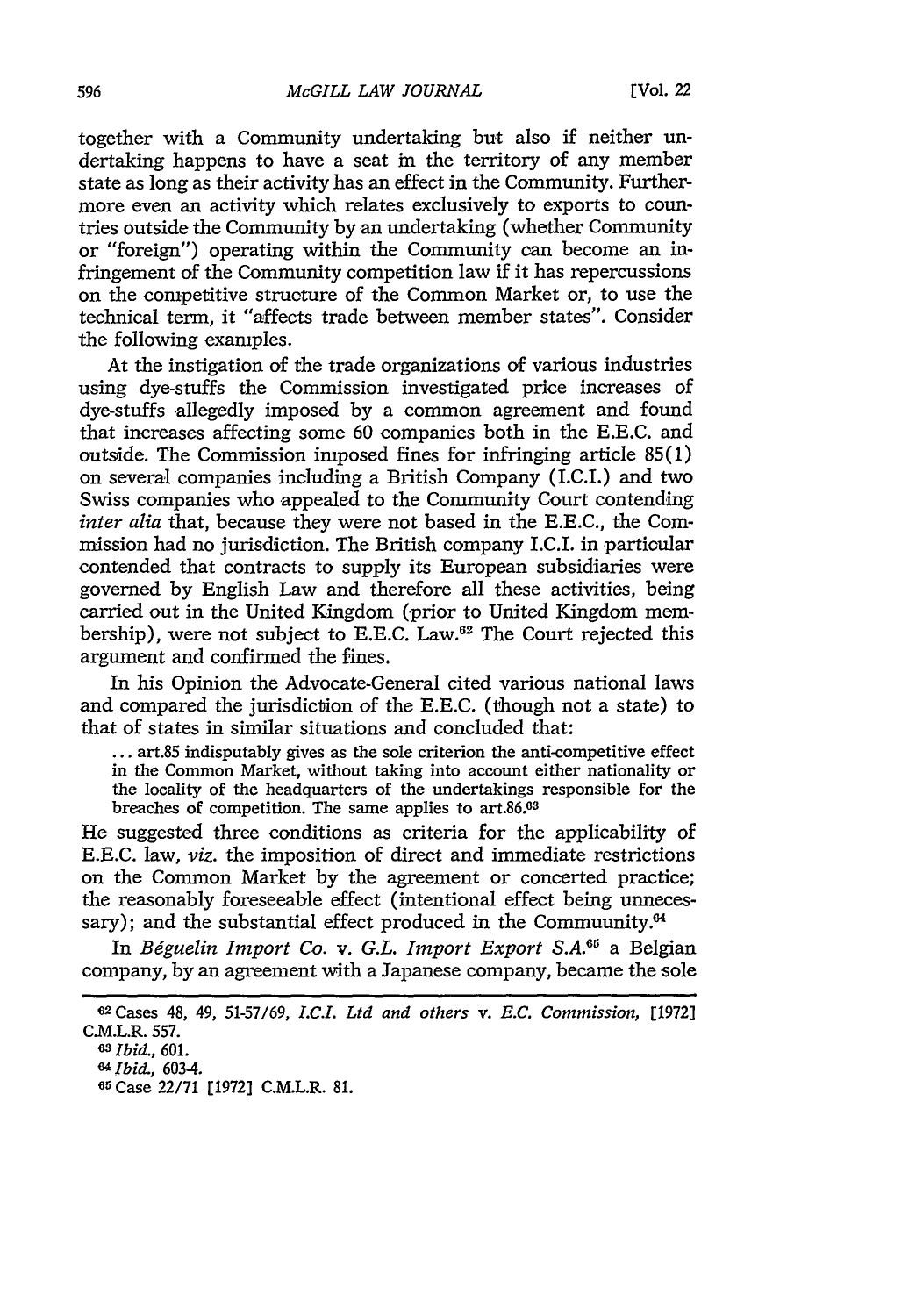distributor for Belgium and France of pocket lighters manufactured by the latter. Later a subsidiary of Béguelin took over the sole distributorship and concluded a new agreement with the Japanese company. In Germany Gebriider Marbach became the sole distributor of the Japanese lighters. In 1969 Import Export company imported into France a quantity of these lighters via Germany and Gebriider Marbach. The B6guelin companies brought an action in France against Import Export and Gebrider Marbach claiming damages for unfair competition and an injuction to prohibit these companies marketing the product in France. The defendants argued that the agreements (of which the Commission received no notification) were void as contrary to article 85 despite the fact that one of the contracting parties was situated outside the E.E.C. The Community Court, on reference from the French commercial court, held that the agreements, to be incompatible with article 85, must be "capable of affecting trade between member states" and have "the object or effect" of interfering with "competition within the Common Market".<sup>65a</sup> The fact that one of the parties was an outsider was immaterial as long as the agreement produced harmful effects within the Common Market.

In the *Franco-Japanese Ballbearings Agreement66* case the Commission issued a declaration that an agreement between French and Japanese manufacturers aimed at regulating imports into France from Japan and increasing prices constituted an infringement of article 85(1). The Commission distinguished between measures taken by the Japanese Government in pursuance of trade agreements between the E.E.C. and Japan and agreements or concerted practices between Japanese undertakings and those operating in the E.E.C. The former, being "acts of external commercial policy" are outside article 85; the latter are within article 85 "irrespective of whether or not they are lawful under Japanese law and irrespective of whether or not they are undertaken unilaterally by Japanese enterprises or in concert with European enterprises".<sup>67</sup> In view of the share of the French market by the Japanese, the agreement had as its object "the restriction of competition" and was intended "to neutralize the function of price competition". It was declared illegal.

In the *Franco-Taiwanese Mushroom Packers Agreement* case<sup>68</sup> the Commission ordered five French mushroom packers to terminate

**<sup>65</sup>a** *Ibid., 95.*

<sup>6674/634/</sup>EEC [1975] 1 C.M.L.R. D.8.

**<sup>67</sup>** See also *Opinion relating to imports of Japanese products in the Community,* J.O. 1972, No.C.111/13 of 21 octobre 1972.

**<sup>68</sup> OJ. 1975,** No.L.29/26 of **3** February 1975.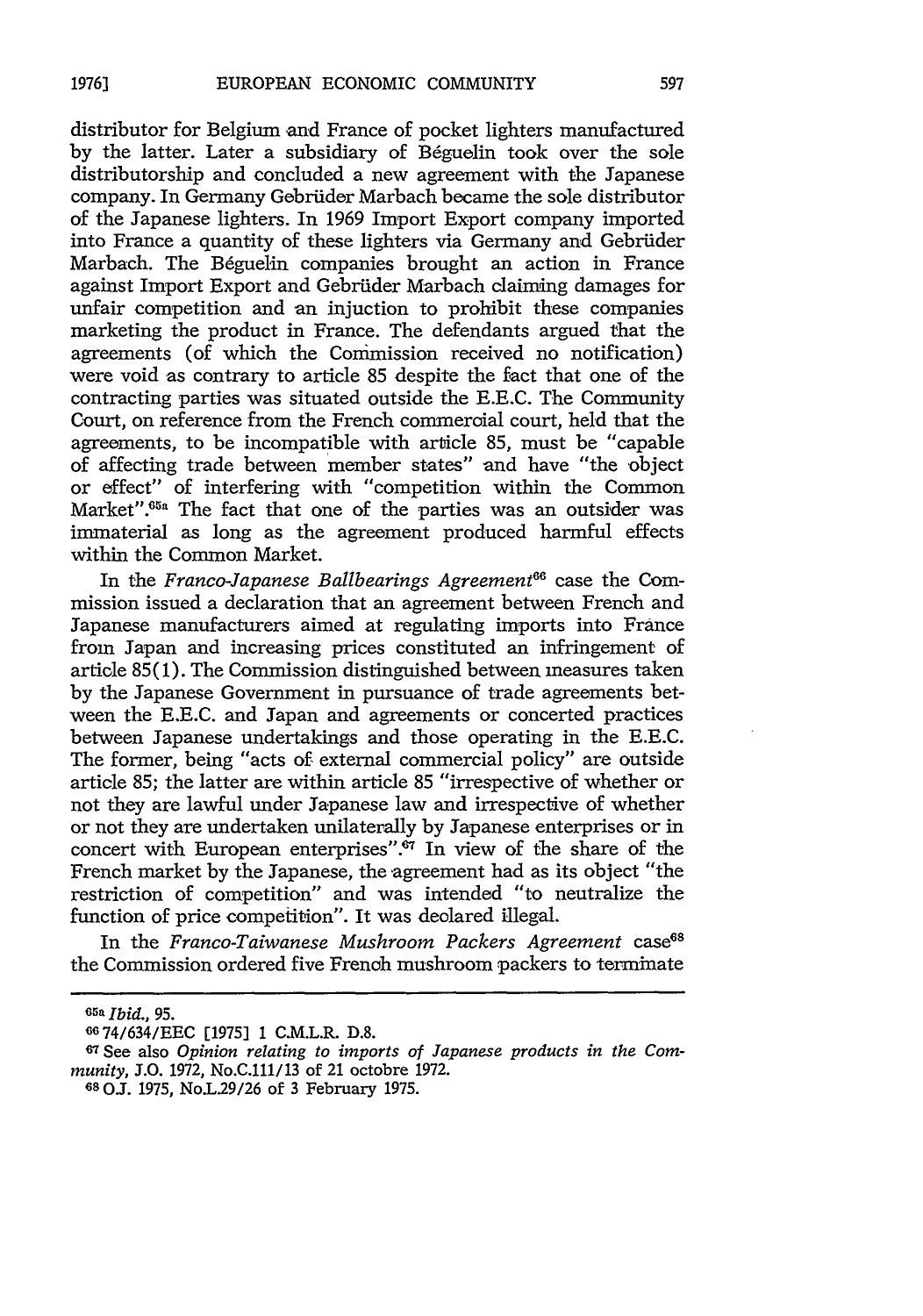their agreement, the main purpose of which was the partition of the German market between French and Taiwanese packers. Moreover, in view of price fixing to the detriment of German consumers, the Commission imposed fines upon the French parties to the agreement. No fine was imposed upon their Chinese counterpart as they were unaware of the Commission Opimon<sup>69</sup> published in the Official Journal shortly before the agreement was made relating to the extraterritorial effect of Community Law and the extraterritorial jurisdiction of the Commission. The Commission clearly wished to remind private undertakings that they must refrain from attempting to restrict or regulate imports into the E.E.C. by means of agreements which in effect distort competition in the common market.

Equally decisive, though more lenient, was the Commission's approach to a Brazilian exporter of coffee.<sup>70</sup> The Istituto Brasileiro de Café restricted its sale of roasted coffee to France and Italy and prohibited them from exporting the raw coffee it sold to them. It was advised to change its policy of discrimination between competitors in the business and grant them access on equal terms to its European source of supply.

Recently a conflict between the principle of free movement of goods and the protection of industrial property rights (e.g., patents, trade marks) came to a head in the field of competition. The simple question "When are such rights abused?" cannot be answered in simple terms but it is clear that such rights when faced with the rules of competition will not provide absolute protection in the E.E.C.<sup>71</sup> This ought to be borne in mind by undertakings involved with the Common Market irrespective of whether they rely on their industrial property rights for protection of their interests or compete with holders of patent or trade marks. In particular when drafting agreements their legal advisers must consider the position carefully. For example, the Commission rules in reference to an agreement of the Davidson Rubber Company72 (an American company, two Italian, one French and one German company were involved), that a "non-aggression" clause in a patent and "knowhow" agreement was incompatible with article 85(1). However, an agreement of A. Raymond and Company<sup>73</sup> did not contravene article 85(1) because the

*6Ibid.*

*<sup>70</sup> oBulletin of the European Communities* (1975) Part 12, para2128.

**<sup>71</sup>**See *Van Zuylen Frares v. Hag* [1974] 2 C.M.L.R. 127 (trade marks).

<sup>7</sup> 272/237/EEC [1972] C.M.L.R. D.52.

<sup>7372/238/</sup>EEC [1972] C.M.L.R. D.45.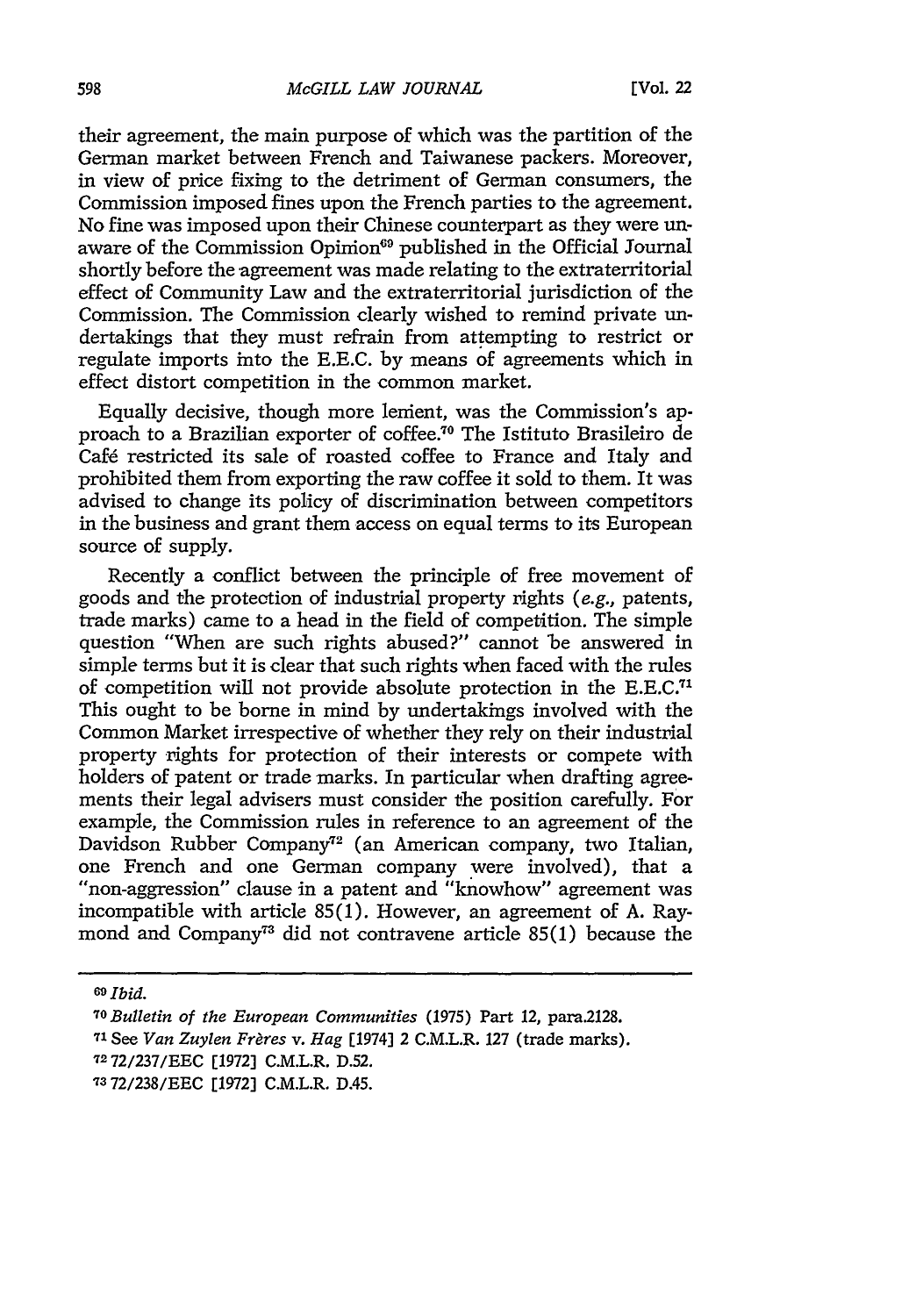clause did not affect competition in the Common Market. This was an agreement between a French and a Japanese company, all being involved in the manufacture and sale of component parts used in the construction and equipment of motor vehicles. Eventually, the exclusive licensing agreements concluded by the American company and its E.E.C. partners were amended in conformity with the suggestions made by the Commission.

Clearly, when in doubt, protection ought to be sought under article 85(3) but here the legal adviser must be familiar not only with the substantive law of the Community but also the relevant procedures. Above all he ought to realize that exemptions under article 85(3) are available to enterprises from outside the Common Market on the same terms as to Community enterprises. Exemptions from the application of article 85(1) may be obtained but the enterprise must submit to further controls by the Commission; enquiries must be answered and activities monitored. The saga of the Transocean Marine Paint Association, which has so far registered three Commission Decisions and a judgment of the Community Court, provides a good illustration of the ramifications.

In 1959 eighteen producers of marine paints created the Transocean Marine Paint Association so that they could pool their individual knowledge and expertise and produce marine paints of a uniform quality and according to identical formulae, selling them under the same trade mark. By this means they could build up a world sales network. This is particularly important for producers of marine paints because they can only compete effectively if they can provide buyers with paints of identical composition and quality in all ports of a substantial size. Although membership of the Association entailed restrictions on competition between the members themselves this was compensated by the possibility of competition with the big international marine paints producers. Most of the members were established in states outside the Common Market.

The Commission was notified of the agreement in 1962, the notification being accompanied, as is customary, with an application for a negative clearance, *i.e.* a declaration that the agreement was not prohibited by the Treaty. In 1966 the agreement was amended when the Commission informed the Association that certain provisions, involving prohibitions on the export by one member of paints into the territory of another member without the latter's consent, and on manufacturing paints for non-members, were incompatible with article **85.**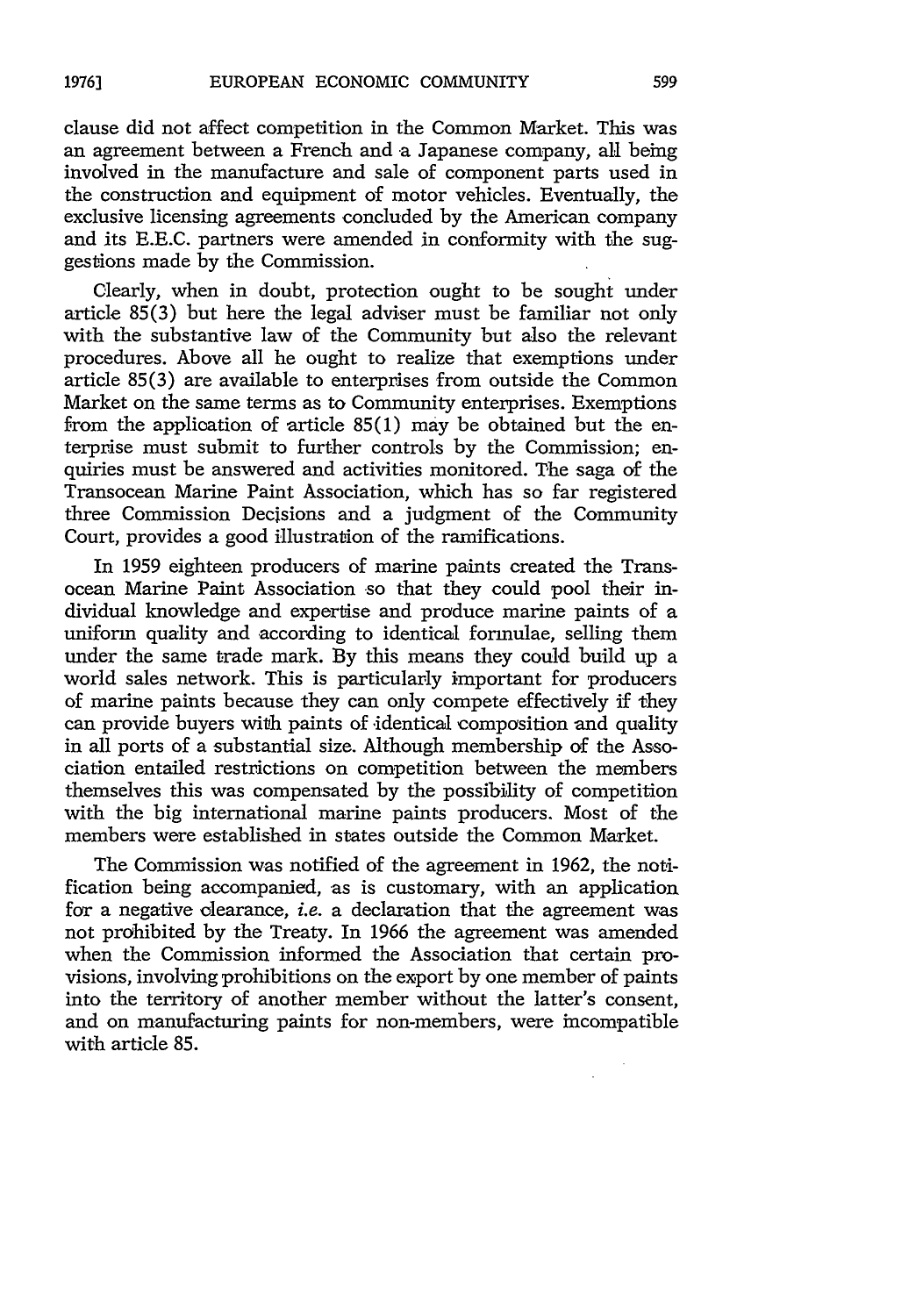#### *McGILL LAW JOURNAL*

In 1967, the Commission decided<sup> $74$ </sup> that the agreement fell within the prohibition of article 85 as it prevented members of the Association, especially those established within the Common Market, from carrying on intensive competition with each other. However, the agreement was saved by the exemption under article 85(3) because: 1) membership in the Association allowed an undertaking to provide an effective service for purchasers of marine paints on a global basis without having to create its own distribution network; 2) the agreement benefited the consumer by enlarging the supply of marine paints; 3) the restrictions in the agreement were justified by the objectives they attained and did not go beyond what was needed to attain them; 4) the share of the Association in the market of marine paints within the Common Market was not great enough to threaten the elimination of competition. The exemption was granted from 1966 to 1972 and the prohibition, which applied from 1962 (the date when Regulation 17 came into force) until 1966 when the agreement was amended, was lifted. The Commission's decision was made subject to the submission of an annual report on the Association's activities, productions and sales and on notification to the Commission of any changes in membership, or in the agreement itself, and any arbitral awards made under the agreement.

In 1972 the Association applied for extension of the exemption and a decision was made in 1973.<sup>75</sup> The Commission noted that the total turnover of the Association had since 1967 increased considerably, its share of the market amounting to 5-10%. Nevertheless the conditions for exemption were still fulfilled and exemption was extended to 1978. The Commission decided that some restrictions considered essential in 1967 were no longer justified now that the share of the Association in the market had risen, most of the rise being accountable to a Japanese undertaking. It was discovered that two members of the Association belonged to undertakings already enjoying a strong position in the general paints market. The Commission considered whether such close links might affect the exemption or whether they might necessitate the withdrawal of the members concerned or the removal of the close links in order to guarantee genuine cooperation between the Association and its competitors. As a result it added a further condition to those already applying to the exemption (these now included the requirement that the agreement be amended to remove the provisions which were declared to be no longer justifiable), that the Commission be informed of any links

<sup>74</sup>Decision 67/454/EEC [1967] C.M.L.R. **D.9.** 7574/16/EEC [1974) 1 C.M.L.R. **D.11.**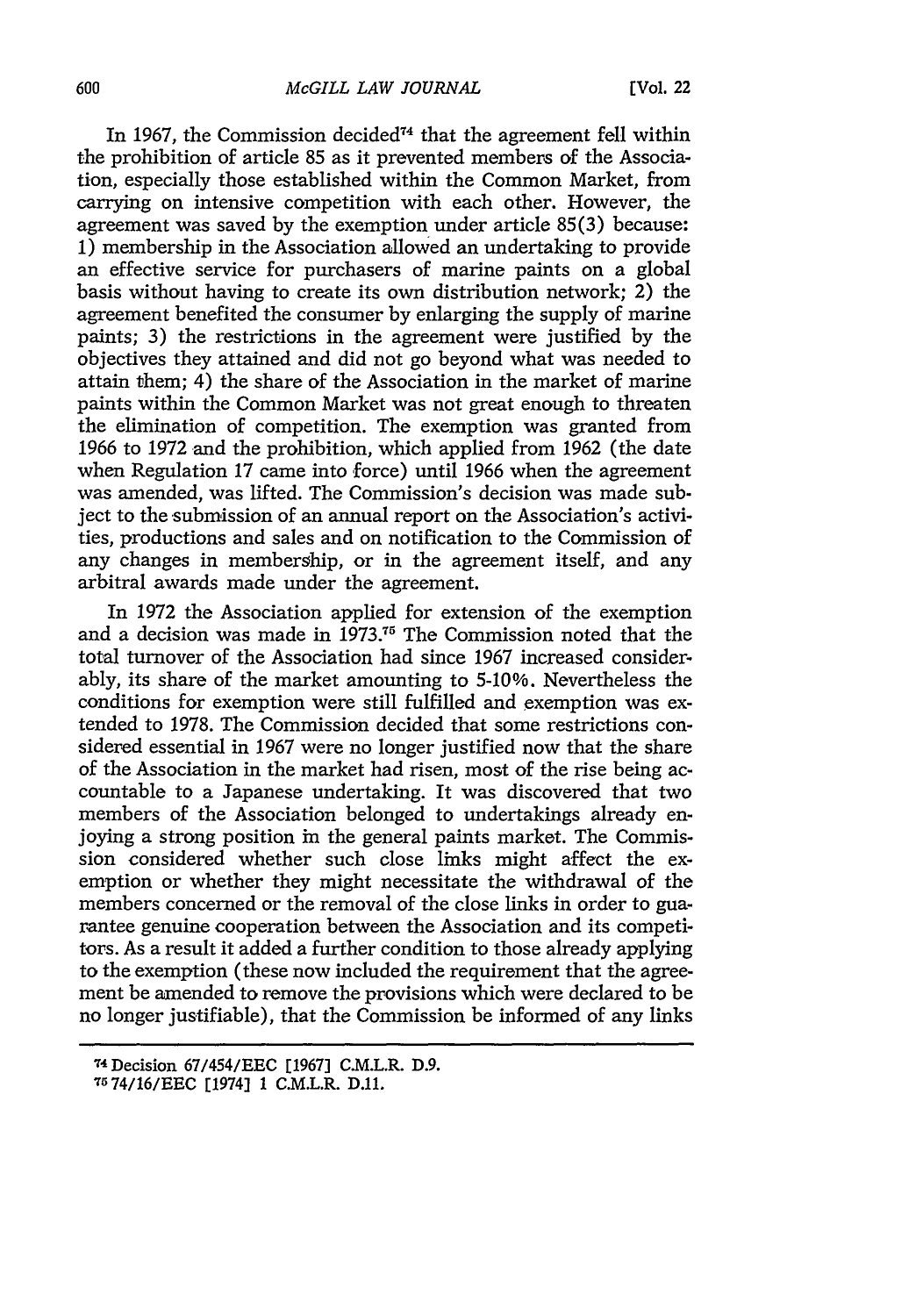**19761**

# or financial participation between a member and a non-member undertaking. The Association appealed to the Community Court of Justice against the imposition of this condition and it was declared void by the Court<sup>76</sup> for breach of procedural requirements. The Commission then issued another decision,<sup>77</sup> the condition now affecting links between members of the Association or between a member and any other enterprise in the paint sector as a whole (not just marine paints) where the non-member carries on business directly or indirectly within the Community. The link is now defined as 25% financial participation or shared directors or managers.

Less complex was the case of the agreement between Europair International S.A. and Duro-Dyne Corporation,<sup>78</sup> concerning an American manufacturer of products designed mainly for use in heating and air-conditioning installations, and a European distributor. The latter was granted exclusive general distributorship covering not only the E.E.C. countries but also South Africa and Switzerland. The agreement was capable of affecting trade in the E.E.C. and was of a restrictive character but the parties were able to convince the Commission that the existence of a single exclusive dealer responsible for the import of an extensive range of American products into the whole E.E.C. territory contributed to an "improved distribution of these products within the E.E.C.". Moreover the agreement made the promotion of the product easier, permitting more extensive marketing to be undertaken and ensuring continuity of supplies while rationalizing distribution. Since the agreement related to products complementing and supplementing those of Europair's own manufacture, the latter was in a position to offer a greater selection of heating and air-conditioning components to consumers and so allowed "consumers a fair share of the resulting benefit". Exemption was granted under article 85(3).

The operation of article 86 (abuse of a dominant position) in respect of enterprises based outside the E.E.C. has come up in three leading cases.

Continental Can Company Inc. of New York by a number of takeovers of European companies specializing in various kinds of containers and metal lids for glass jars, concentrated in its hands control of the relevant industry to the extent that competition in the field was in danger of being eliminated. The Commission, in order to prevent this, initiated a procedure against Continental Can and its

**<sup>70</sup>** Case 17/74 [1974] 2 C.M.L.R. 459.

*<sup>7775/649/</sup>EEC, O.1.* **1975,** No.L.280 of **5** November **1975.**

<sup>7875/74/</sup>EEC [1975] 1 C.M.L.R. D.62.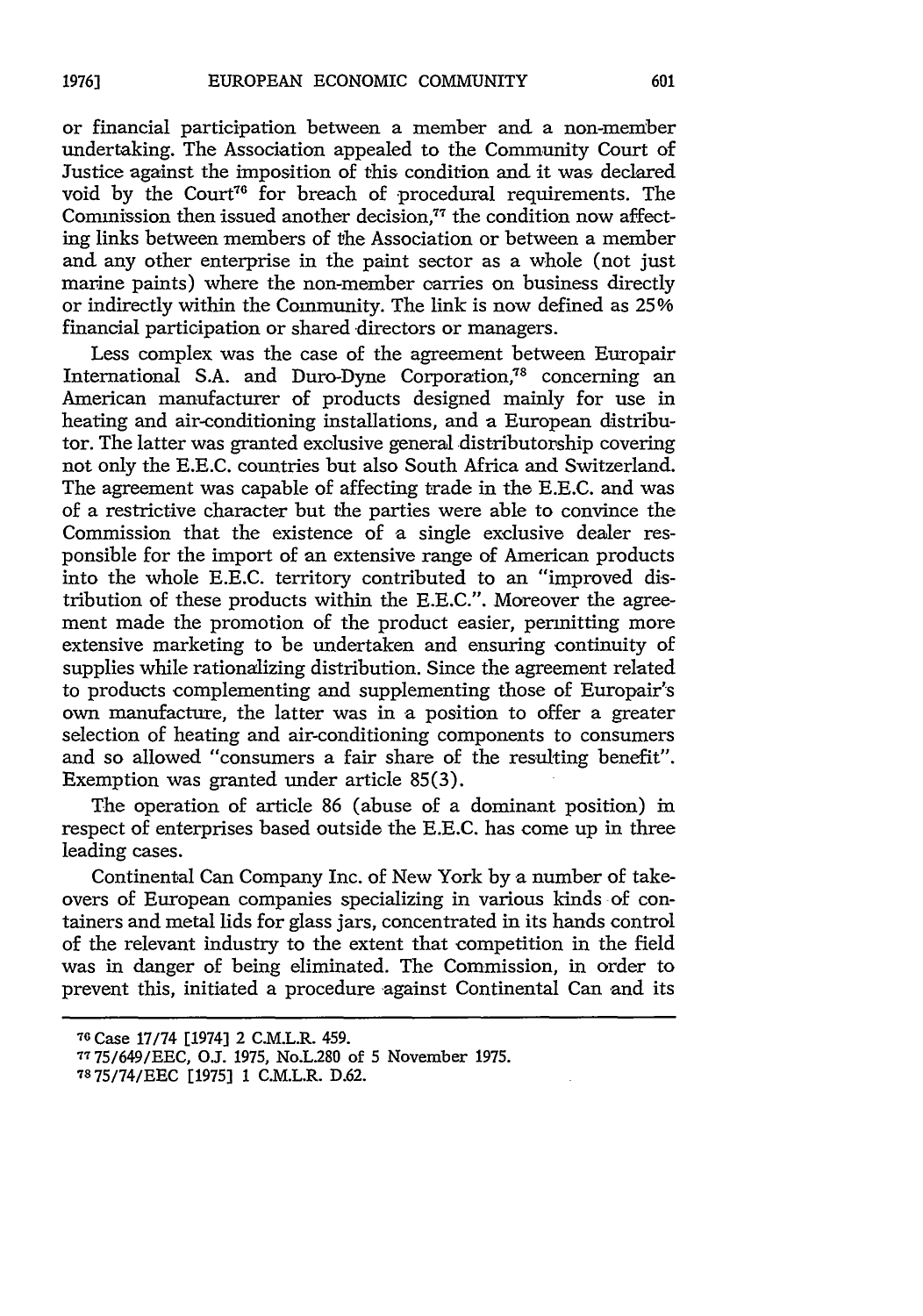subsidiary Europembalage, set up in Delaware, and ordered these companies to divest themselves of the newly acquired control over certain European companies. The companies applied for annulment of the Commission decision on the ground, *inter alia,* that the Commission was unable to show in which market or markets these companies were supposed to have abused their dominant position. The Court held that "abuse may occur if an undertaking in a dominant position strengthens such position in such a way that the degree of dominance reached substantially fetters competition"<sup>70</sup> but found that the Commission's Decision had not sufficiently explained the facts on which it was based.

In the second case<sup>80</sup> the Commercial Solvents Corporation, a company incorporated in Maryland, having its principal office in New York, had an almost global monopoly of the manufacture of certain drugs used for medical purposes. It acquired control of an Italian company which acted as a reseller of the product in Italy and through this intermediary denied the supply of the product to another Italian company, a customer of the former who was unable to obtain the product on the world market. The disappointed customer complained to the Commission which, having investigated the matter, ordered the American company and its Italian subordinate to supply the required product under the threat of substantial penalties. An appeal was lodged to the Community Court which held that there was in this case an abuse of a dominant position. The Court felt that behind the refusal to supply the product there was a desire to eliminate that user from competition in the manufacture of the drug. The Court saw nothing objectionable in the Commission ordering the offending party to bring the infrigement to an end by selling the necessary supplies to the complainant. It brushed aside the argument that the Commission Order went outside the territory of the **E.E.C.** and that the supplies in question, being in excess of the E.E.C. needs, reflected the complainant's activities in the world market.

In the third leading case<sup>80a</sup> the Commission decided that an American multinational, incorporated in New York, abused its dominant position in the banana market:

a) by requiring its distributor/ripeners in Benelux, Denmark, Germany and Ireland to refrain from reselling its bananas while still green;

*80a Re The United Brands Co.* (Chiquita Bananas) [1976] C.M.L.R. D.28.

**<sup>79</sup>** Case 6/72, *Europemballage Corporation and Continental Can Company Inc. v. E.C.Commission* [1973] E.C.R. 215, 244-245.

**<sup>80</sup>**Cases 6-7/73, *Istituto Chemioterapico Italiano S.p.A. and Commercial Solvents Corporation v. Commission of the E.E.C.* [1973] E.C.R. 357; [1973] C.M.L.R. 361; [1974] 1 C.M.L.R. 309.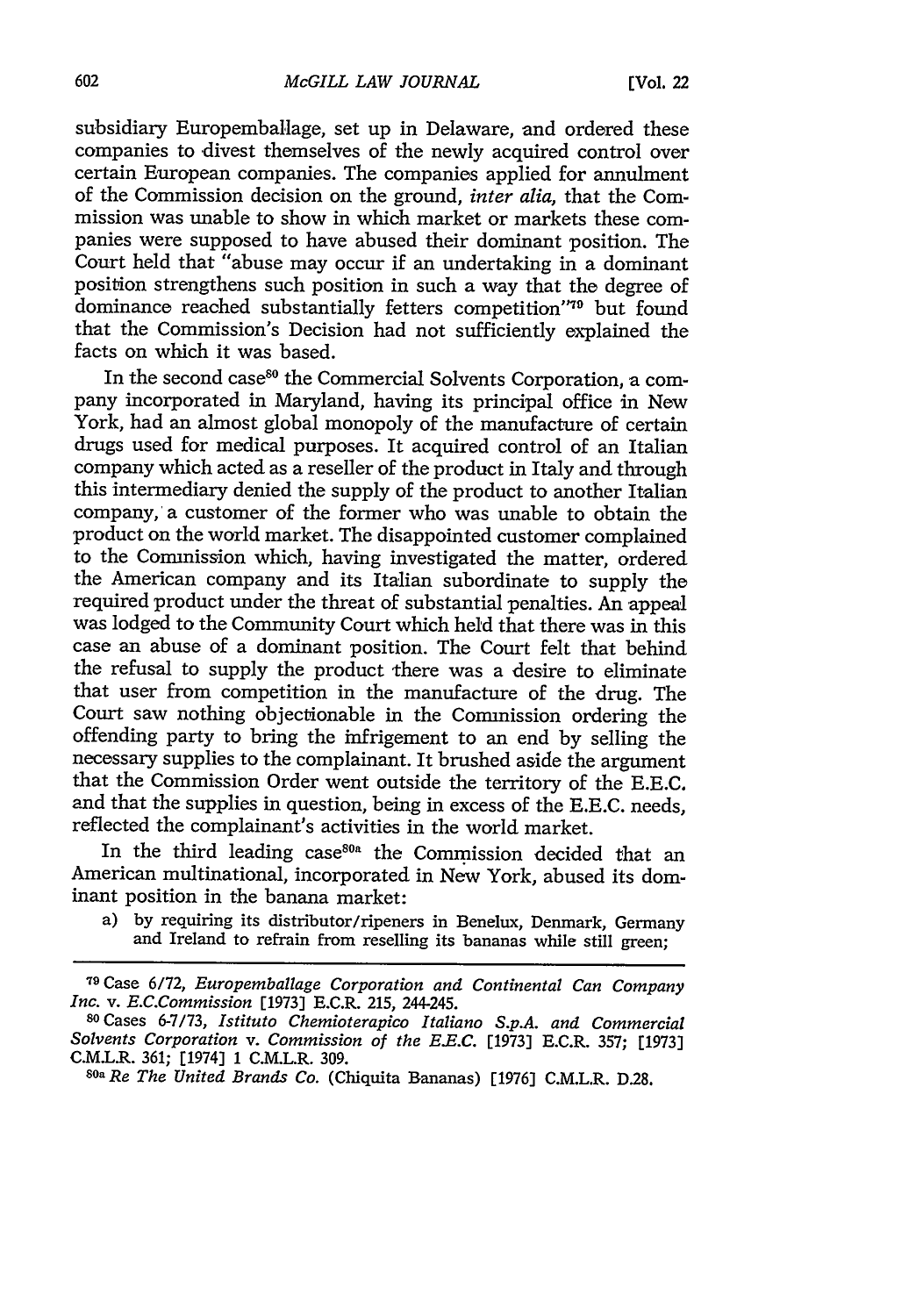603

- b) by, in respect of its sales of "Chiquita" bananas, charging other trading parties (distributor/ripeners other than the one group it controlled in the member states above) dissimilar prices for equivalent transactions;
- c) by imposing unfair prices for the sale of "Chiquita" bananas on its customers in Benelux, Denmark and Germany; and
- d) by refusing to supply "Chiquita" bananas to a Danish customer.

The Commission imposed a heavy fine, ordered that these practices cease and imposed a penalty of \$1,000 per day while the practices continued.

Within the Common Market the Community rules of competition fall into the category of "directly applicable" rules; they are applied by the Community institutions and by the member states<sup>81</sup> and prevail over more lenient domestic rules. In this respect they may create new "commercial torts"82 and rights enforceable by private citizens. Should a sanction be applied at both the Community and national level the Commission, in fixing the amount of a fine, ought to take into consideration the sanctions already imposed in respect of the same infringement by the member state. If both infringements are identical the Commission is obliged to set-off the fine imposed by it against the fine imposed by the national authorities. There is no set-off if the infringements, although arising from the same situation, are in essence different in nature or take effect outside the E.E.C. territory. Thus it was held<sup>83</sup> that fines imposed by a United States court could not be set off against fines imposed by the Commission in respect of the same cartel because the offence against the American anti-trust law was different from the offence against the E.E.C. competition law.

#### **CONCLUSION**

We can say in conclusion that the E.E.C. competition rules are almost as stringent as the American anti-trust law upon which they have been modelled. They are applied fairly but strictly and their severity does not stop at the territorial frontier of the E.E.C. Although the severity of their application has not reached as yet the

**<sup>81</sup>**Case **127/73,** *Belgische Radio en Televisie v. SABAM* [1974] 2 C.M.L.R. **238, 271.** <sup>82</sup> See English case *Application des Gaz S.A. v. Falks Veritas Ltd* [1974] 2

C.M.L.R. 75, 85.

**<sup>83</sup>**In Case 7/72 *Boehringer Mannheim GmbH v. E.C. Commission* [1973] **C.M.L.R.** 864, **'887.**